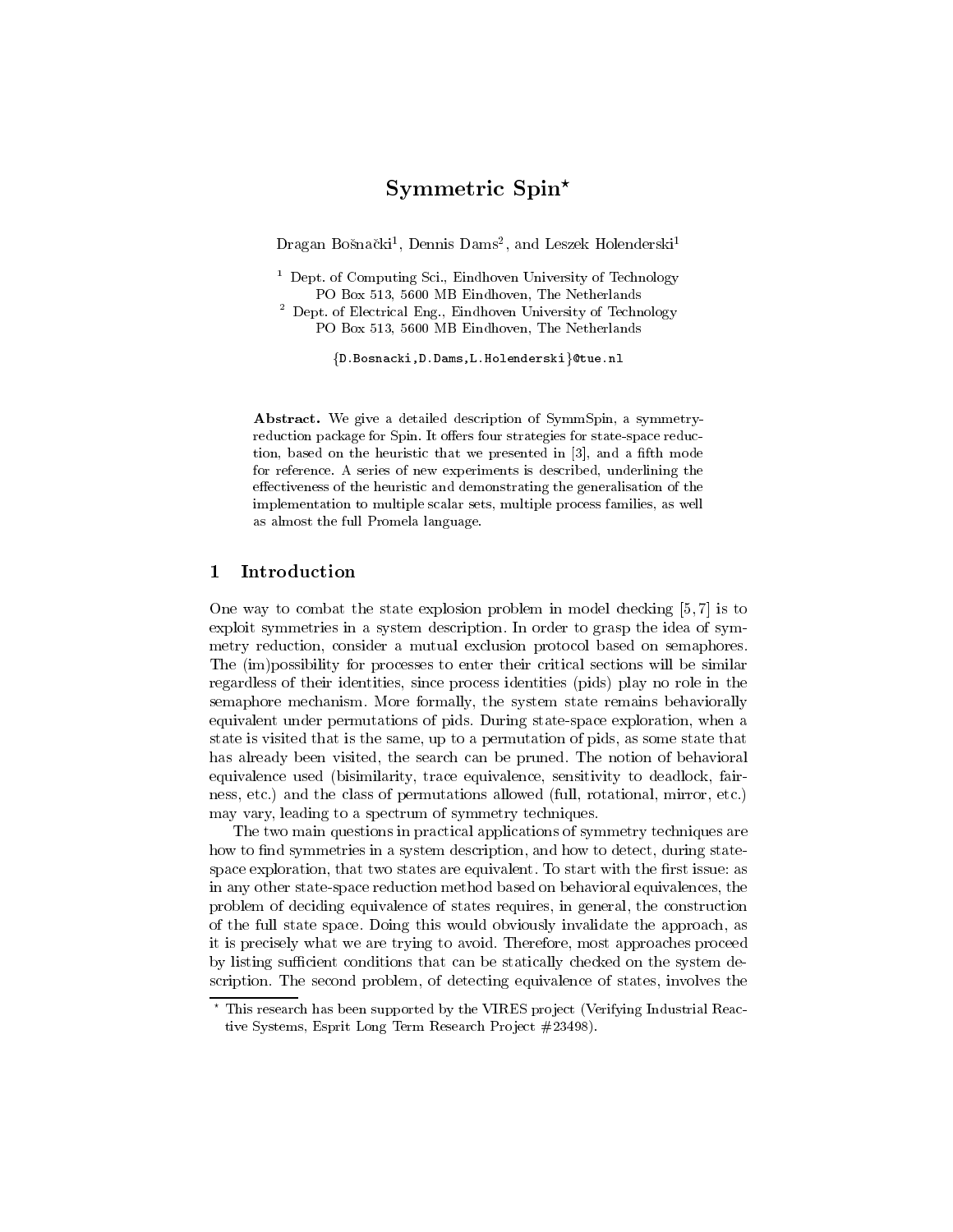search for a *canonical* state by permuting the values of certain, symmetric, data structures. In  $[4]$  it was shown that this *orbit problem* is at least as hard as testing for graph isomorphism, for which currently no polynomial algorithms are known. Furthermore, this operation must be performed for every state encountered during the exploration. For these reasons, it is of great practical importance to work around the orbit problem. In practice, heuristics for the graph isomorphism problem can be reused to obtain signicant speedups. In case these do not work, one can revert to a suboptimal approach in which (not necessarily unique) normalized states are stored and compared.

The use of symmetry has been studied in the context of various automated verification techniques. We mention here only a few papers that are most closely related to our work, which is in the context of asynchronous systems. For a more complete overview we refer to the bibliography of [19]. Emerson and Sistla have applied the idea to CTL model checking in [9], with extensions to fairness in [12] and  $[15]$ . In  $[10]$ , Emerson and Trefler extended the concepts to real-time logics, while in [11] they considered systems that are *almost* symmetric. Clarke, Enders, Filkorn, and Jha used symmetries in the context of symbolic model checking in [4]. Emerson, Jha, and Peled, and more recently Godefroid, have studied the combination of partial order and symmetry reductions, see [8, 14].

Our work draws upon the ideas of Ip and Dill  $[17–19]$ . They introduce, in the protocol description language Mur $\varphi$ , a new data type called *scalarset* by which the user can point out (full) symmetries to the verification tool. The values of scalarsets are finite in number, unordered, and allow only a restricted number of operations, that do not break symmetry; any violations can be detected at compile time.

Following up on the approach of Ip and Dill, we have presented in [3] a new heuristic for finding representatives of symmetry equivalence classes. In Section 3, this heuristic and the four strategies based on it are summarised. This is done by redeveloping them on the basis of a generalisation of the notion of lexicographical ordering. By introducing partial weight functions, lexicographical orderings are generalised to partial orderings that are not necessarily total, which allows to uniformly capture both the canonical and the non-canonical strategies.

[3] also reports on a number of experiments obtained with a prototype implementation on top of the Spin tool. Based on the results of those experiments, it was deemed worthwhile to extend the implementation so as to provide a more complete integration into Spin. Presently, this extension has been carried out. Compared to the prototype implementation, the current symmetry package has been generalised in a number of essential directions. The main improvements are its capabilities to handle queues, multiple scalar sets, as well as multiple process families. One of the current paper's contributions is to describe the overall implementation in the context of Spin (Section 4). Having implemented this symmetry package, we were also able to run more and larger experiments. The results of these, and their evaluation, form the second main contribution of this paper (Section 5). In the sequel we assume that we are dealing with safety properties (see also Section 6).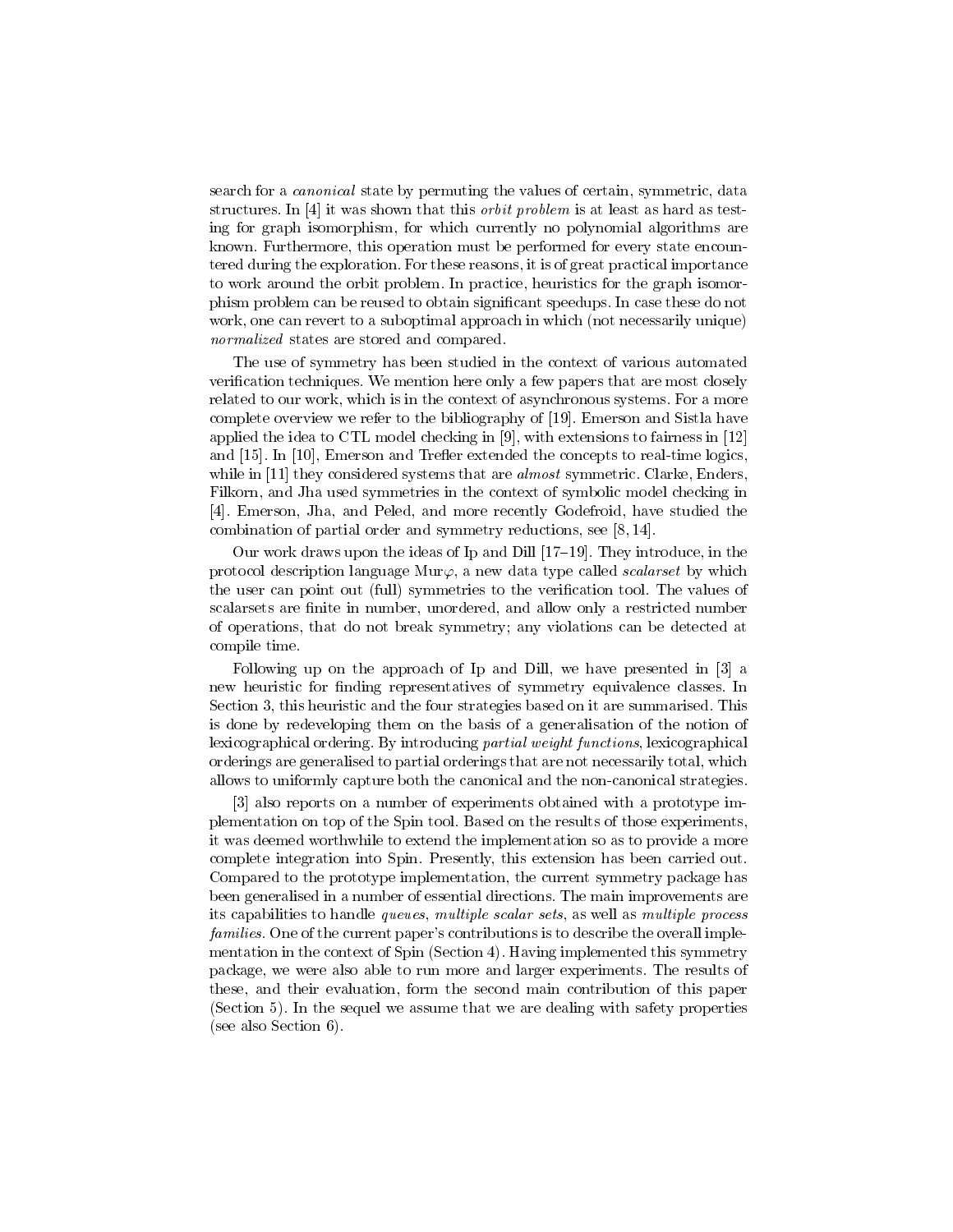#### 2Preliminaries

A transition system is a tuple  $T = (\mathcal{S}, s_0, \to)$  where  $\mathcal{S}$  is a set of states,  $s_0 \in \mathcal{S}$ is an initial state, and  $\rightarrow \subseteq \mathcal{S} \times \mathcal{S}$  is a transition relation. We assume that  $\mathcal{S}$ contains an error state  $e \neq s_0$  which is a sink state (whenever  $e \rightarrow s$  then  $s = e$ ).

An equivalence relation on S, say  $\sim$ , is called a *congruence* on T iff for all  $s_1, s_2, s'_1 \in S$  such that  $s_1 \sim s_2$  and  $s_1 \to s'_1$ , there exists  $s'_2 \in S$  such that  $s_1' \thicksim s_2'$  and  $s_2 \to s_2'.$  Any congruence on T induces a quotient transition system  $T/\sim = (\mathcal{S}/\sim, [s_0], \Rightarrow)$  such that  $[s] \Rightarrow [s']$  iff  $s \to s'$ .

A bijection  $h : S \to S$  is said to be a symmetry of T iff  $h(s_0) = s_0, h(e) = e$ , and for any  $s, s' \in S$ ,  $s \to s'$  iff  $h(s) \to h(s')$ . The set of all symmetries of T forms a group (with function composition).

Any set A of symmetries generates a subgroup  $G(A)$  called a symmetry group (induced by A).  $G(A)$  induces an equivalence relation  $\sim_A$  on states, defined as

$$
s \sim_A s'
$$
 iff  $h(s) = s'$ , for some  $h \in G(A)$ 

Such an equivalence relation is called a *symmetry relation* of  $T$  (induced by  $A$ ). The equivalence class of s is called the *orbit* of s, and is denoted by  $[s]_A$ .

Any symmetry relation of T is a congruence on T (Theorem 1 in [18]), and thus induces the quotient transition system  $T/\sim_A$ . Moreover, s is reachable from  $s_0$  if and only if  $[s]_A$  is reachable from  $[s_0]_A$  (Theorem 2 in [18]). This allows to reduce the verification of safety properties of  $T$  to the reachability of the error state [e] in  $T/\sim_A$  (via observers, for example).

In order to extend an enumerative model checker to handle symmetries, i.e., to explore  $T/\sim_A$  instead of T, a practical representation for equivalence classes is needed. A common approach is to use a *representative function*, which is a function rep :  $S \rightarrow S$  that, given a state s, returns an equivalent state from  $[s]_A$ . For an equivalence class C, the states in  $\{rep(s) | s \in C\}$  are called the representatives of C. Clearly, if rep(s) = rep(t) then states s and t are equivalent. The reverse does not hold in general, but the smaller the set of all representatives of a class, the more often it will hold. The two extremes are  $rep = id$  (the identity function), which can obviously be implemented very efficiently but will never succeed to detect the equivalence of two different states ("high speed, low precision"); and  $\lambda s \in S$ .  $c_{[s]}$  which returns for any input s a canonical state  $c_{[s]}$ that is the *unique* representative for the class [s]. Such a *canonical* representative function will detect all equivalences but is harder to compute ("low speed, high precision"). Now, one can explore  $T/\sim_A$  by simply exploring a part of T, using  $rep(s)$  instead of s. A generic algorithm of this type is given in Section 4. In the sequel, by a *reduction strategy* we mean any concrete rep.

The definition of the representatives is usually based on some partial ordering on states, e.g. by taking as representatives those states that are minimal in a class, relative to the ordering. If the ordering is total, then the representatives are unique for their class.

In practice, a transition system is given implicitly as a *program*, whose possible behaviours it models. In order to simplify the detection of symmetries on the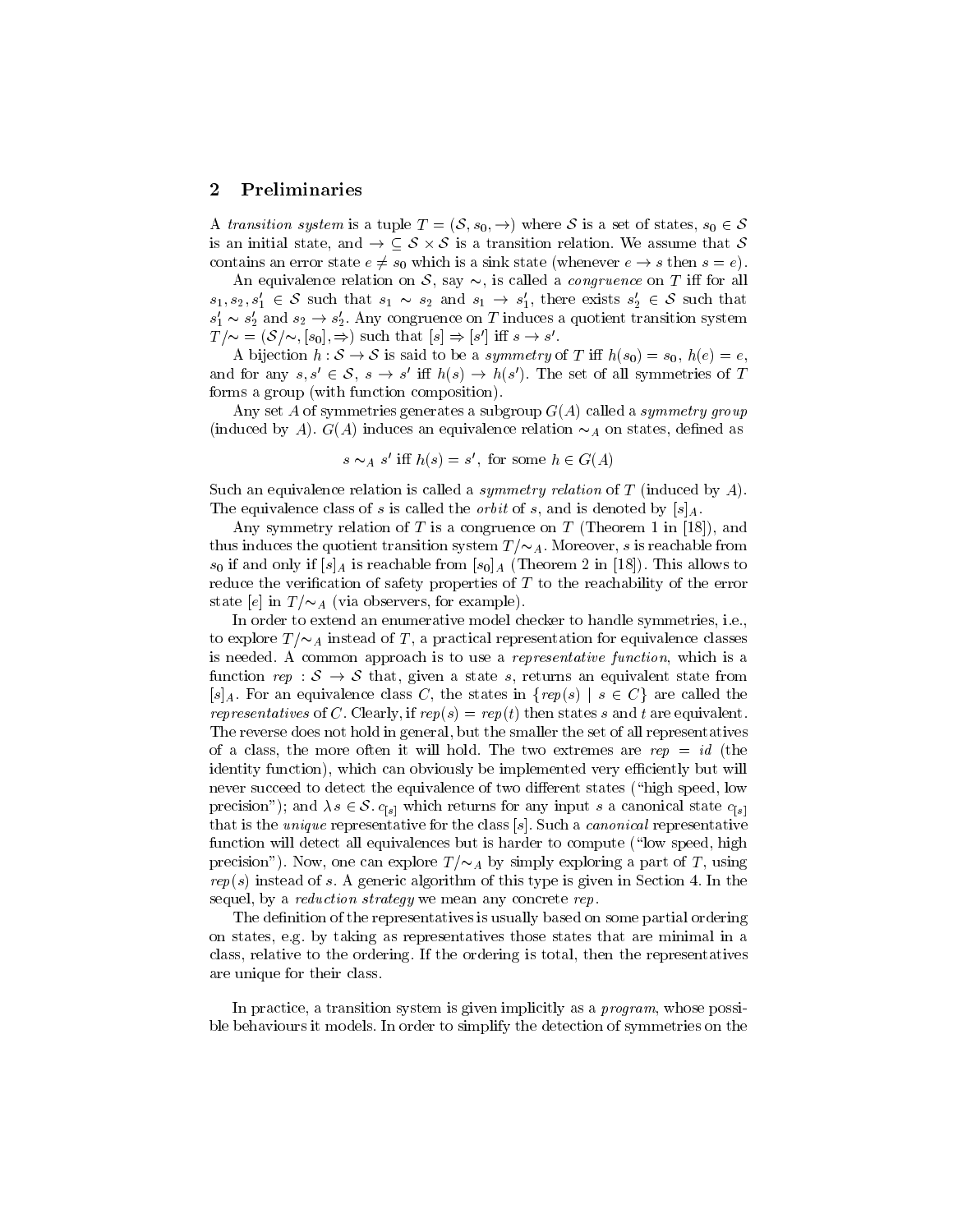level of the program, we assume that a simple type can be marked as scalarset, which essentially means that it is considered to be an unordered, finite enumerated type, with elements called scalars. As a representation for scalars, we use integers from 0 to  $n-1$ , for some fixed n. Syntactical criteria can be identified under which scalarsets induce symmetries on the program's transition system, see [18]. In this presentation, we usually restrict ourselves to one scalarset which is then denoted  $I$ . Our implementation is able to deal with multiple scalarsets however.

#### 3Reduction Strategies

We start with a summary of the strategies from [3].

In the approach of  $[17]$ , the definition of representatives is based on a lexicographic ordering on state vectors. Normally this is a total ordering, but by defining it relative to a splitting of the state vector in two parts, a hierarchy of non-total orderings is obtained, parameterized by the point at which the vector is split. More precisely, the representatives of a class are those state vectors whose leftmost part (relative to the splitting) is the lexicographical minimum among the leftmost parts of all the vectors in that class. The trade-off between speed and precision may now be tuned by varying the split point. This is a degree of freedom that allows to explore a variety of representative functions, including the two extremes id (split point at the beginning of the state vector) and  $\lambda s \in S$ .  $c_{[s]}$  (split point at the end) mentioned in the previous section.

We generalise this approach. Recall that a lexicographic ordering is an ordering on sequences of elements, and it is based on an underlying ordering on the type of the elements. Normally, in lifting this underlying ordering to sequences, "weights" are attached to all positions in the sequence, where the weight increases as the position is further to the left<sup>-</sup> (therefore *ab* would precede *ba* in a dictionary). Splitting the state vector and letting only the leftmost part determine the lexicographic value, as done in [17], may be seen as assigning weights only to the leftmost k positions, for some k. In other words, the weight function from positions to weights becomes partial. We generalise this further by dropping the requirement that weights increase as positions are further to the left. Hence, we consider lexicographic orderings that are parameterized by arbitrary partial weight functions. Viewed differently, such a weight function not only truncates the state vector (as in  $[17]$ ), but also reshuffles it, before computing the lexicographic value in the standard way. Thus, we have extended the freedom in selecting a representative function. In order to explain how this freedom is exploited, we first look into the way the equivalence on states is defined in our particular case.

Symmetry relations between states are generated by permuting scalars. A given scalar permutation  $p: I \to I$  can be lifted to states. The precise definition

<sup>1</sup> Note that it is only the relative weight of an element w.r.t. other elements in the sequence that counts, not its absolute value.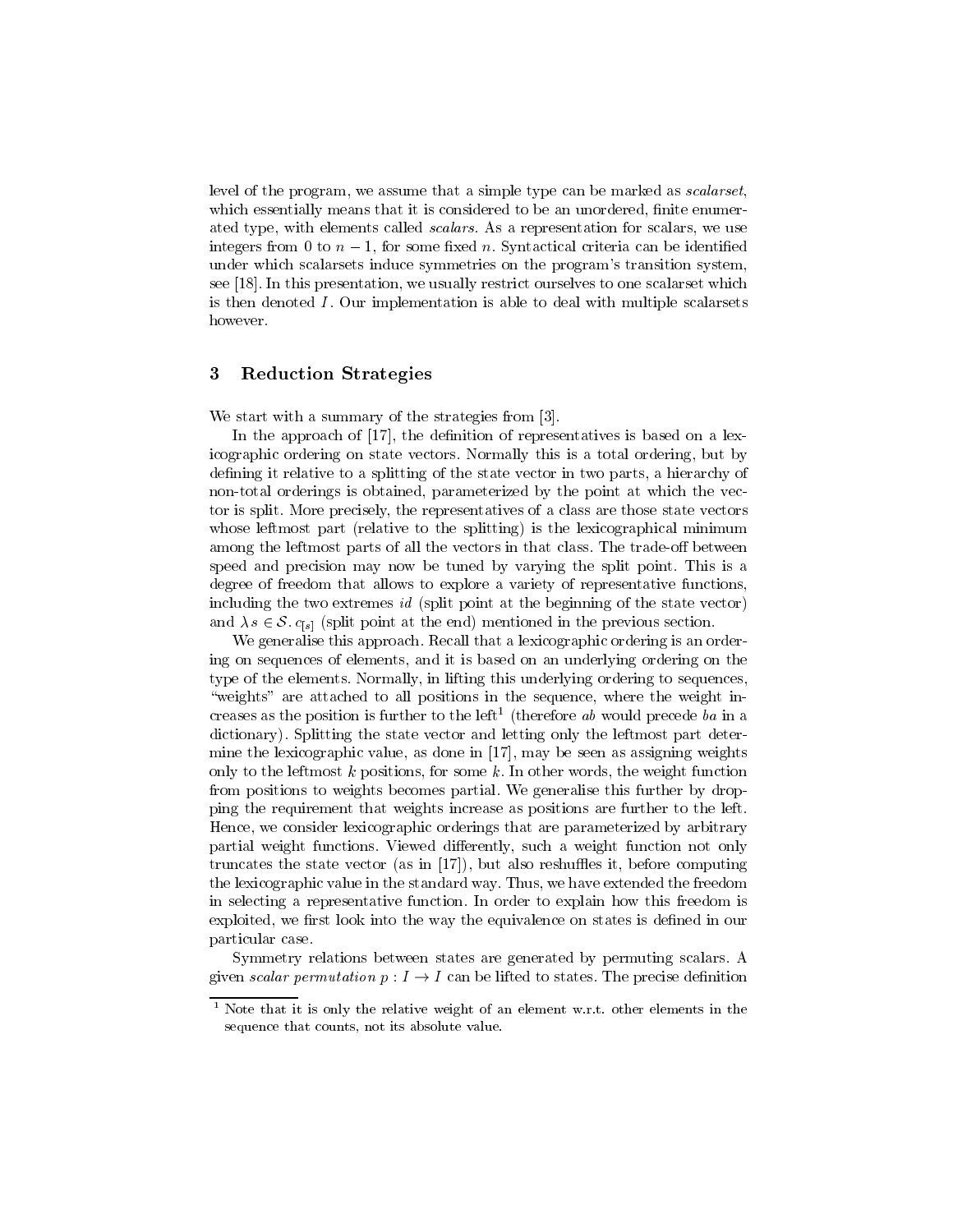of this lifting can be found in [3]. Intuitively, the application of a scalar per mutation p to a state vector s replaces every scalar i that occurs in s by  $p(i)$ . Because scalars may also occur as indices of arrays, array values may have to be reshuffled in order to get a proper state vector again. An equivalence class is a minimal non-empty set of states that is closed under applying scalar per mutations. The representatives of such a class are those states that are minimal under some given (generalised) lexicographic ordering. These representatives are the states that are actually stored as the exploration of the transition system proceeds.

First, we explain how to choose a lexicographic ordering so as to further optimise on the *speed*, i.e. the computational effort in mapping a state s to its representative  $rep(s)$ . Assume that the program uses an array indexed by scalars and whose elements do not involve scalars; we call this a *main array*. Then take such an array, say  $M$ , and choose the partial weight function that assigns weights only to the elements of  $M$  (and to nothing else in the state vector), with weights decreasing from the first element  $M[0]$  to the last  $M[n-1]$ . Now observe that under the lexicographic ordering based on this partial weight function, in all representatives (in any equivalence class),  $M$  is sorted. This gives rise to the following idea in order to compute a representative  $rep(s)$ : Instead of applying different scalar permutations to  $s$  until a minimal state vector is found, sort  $M$  in s. Depending on the particular sorting algorithm used, this gives rise to a certain scalar permutation, that is then applied to the rest of s in order to obtain a representative. As an example, consider the following picture showing a state vector before and after sorting a main array  $M$ , where  $M$  has been depicted at the beginning of the state vector to stress the fact that its elements have the highest lexicographic weight.



 $M$  is indexed by scalars, which in this case range from 0 to 4.  $M$ 's elements are the numbers 2, 7, and 8, taken from some type that differs from  $I$ . Suppose that the particular sorting algorithm being used sorts  $M$  as indicated by the dashed arrows. This particular sorting induces the scalar permutation  $p = \{0 \mapsto 0, 3 \mapsto$  $1, 2 \mapsto 2, 4 \mapsto 3, 1 \mapsto 4$ , which is then applied to the rest of the state vector. This is called the sorted strategy. Note that it is not canonical.

Another strategy presented in [3] is based on the sorted strategy, and trades some speed for *precision*. It is called the segmented strategy. Instead of sorting  $M$  in one particular way, it considers all sortings of  $M$ . To continue with the example, observe that there are 3 more ways to sort  $M$ , depending on how the two 2's and the two 7's are moved around. An example of a corresponding scalar permutation is  $p' = \{3 \mapsto 0, 0 \mapsto 1, 4 \mapsto 2, 2 \mapsto 3, 1 \mapsto 4\}$ . Furthermore, the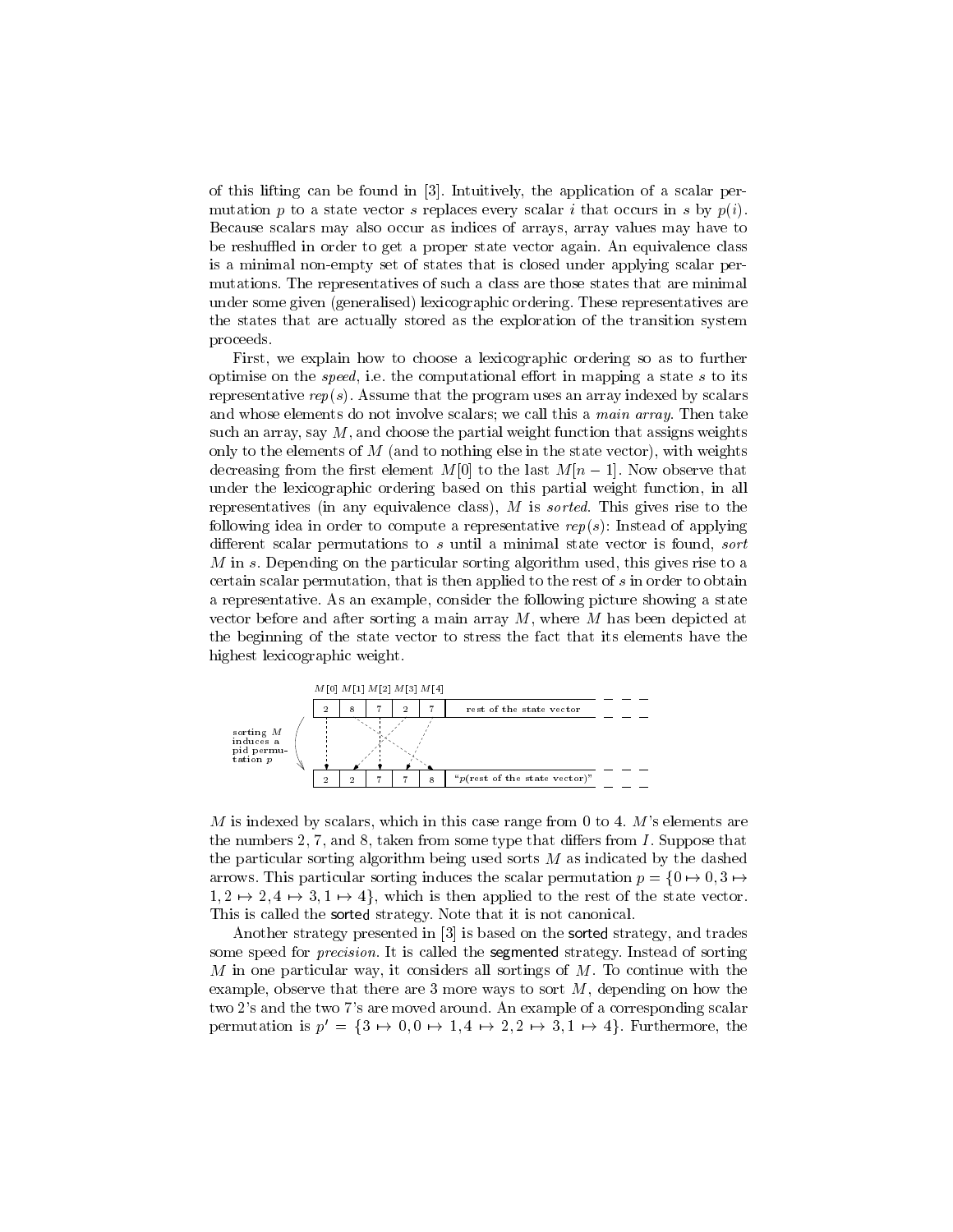segmented strategy is based on a lexicographic ordering which, just as sorted, gives the highest weights to  $M$ 's elements, but in addition it assigns weights to all other elements in the state vector as well, i.e., it is a total function. The segmented strategy considers the results of applying the scalar permutations corresponding to all ways to sort  $M$ , and selects the lexicographically smallest among these. Clearly, this results in *canonical* representatives.

The assumption of an explicit array  $M$  can be dropped if the program contains a family  $C_0,\ldots,C_{n-1}$  of processes  $C = \lambda i : I.C_i$  parameterized by scalars. In every such program there is, in fact, an implicit array indexed by scalars, namely the array of program counters for processes  $C_i$ . Thus, we can consider the variants of sorted and segmented in which we use the array of program counters for M. These variants are called pc-sorted and pc-segmented, respectively, the latter one being canonical again.

Finally, full is the (canonical) strategy that generates all scalar permutations and applies each of them to the state s, selecting the (standard) lexicographic minimum as representative. It is used for reference purposes.

### 4Extending Spin with Symmetry Reductions

The result of our extension of Spin with a symmetry package is called SymmSpin. When extending an existing enumerative model checker, in the spirit of [18], two essential problems have to be solved. First, the input language must be extended, to allow the usage of scalarsets in a program that specifies a model. Second, a symmetry reduction strategy must be added to the state space exploration algorithm. Both problems are non-trivial. As far as the extension of the input language is concerned, a compiler should be able to check whether the scalarsets really induce a symmetry relation (i.e., whether a program does not rely on the order of the range of integers that represents a scalarset). As far as adding a reduction strategy is concerned, the rep function should be implementable in an efficient way.

In order for a model checker to be a successful tool for the verification of symmetric systems, good solutions are needed for both problems. However, there does not seem to be much sense in putting an effort into solving the language extension problem without having an efficient reduction strategy. That is why in SymmSpin we have mainly concentrated on the second problem.

As far as the first problem is concerned, it could be solved just by lifting the syntactical extensions of Mur $\varphi$  [18] to Spin. Although not entirely straightforward, it should not pose fundamental difficulties. Unfortunately, to do it in the right way, one would need to extensively modify the existing Promela parser. In SymmSpin, we have tried to avoid this effort, as explained in Section 4.3.

<sup>2</sup> In [3], we prove a more general result stating that for canonicity it is not necessary to extend the partial weight function of the sorted strategy to a full function, but that an arbitrary choice function can be used.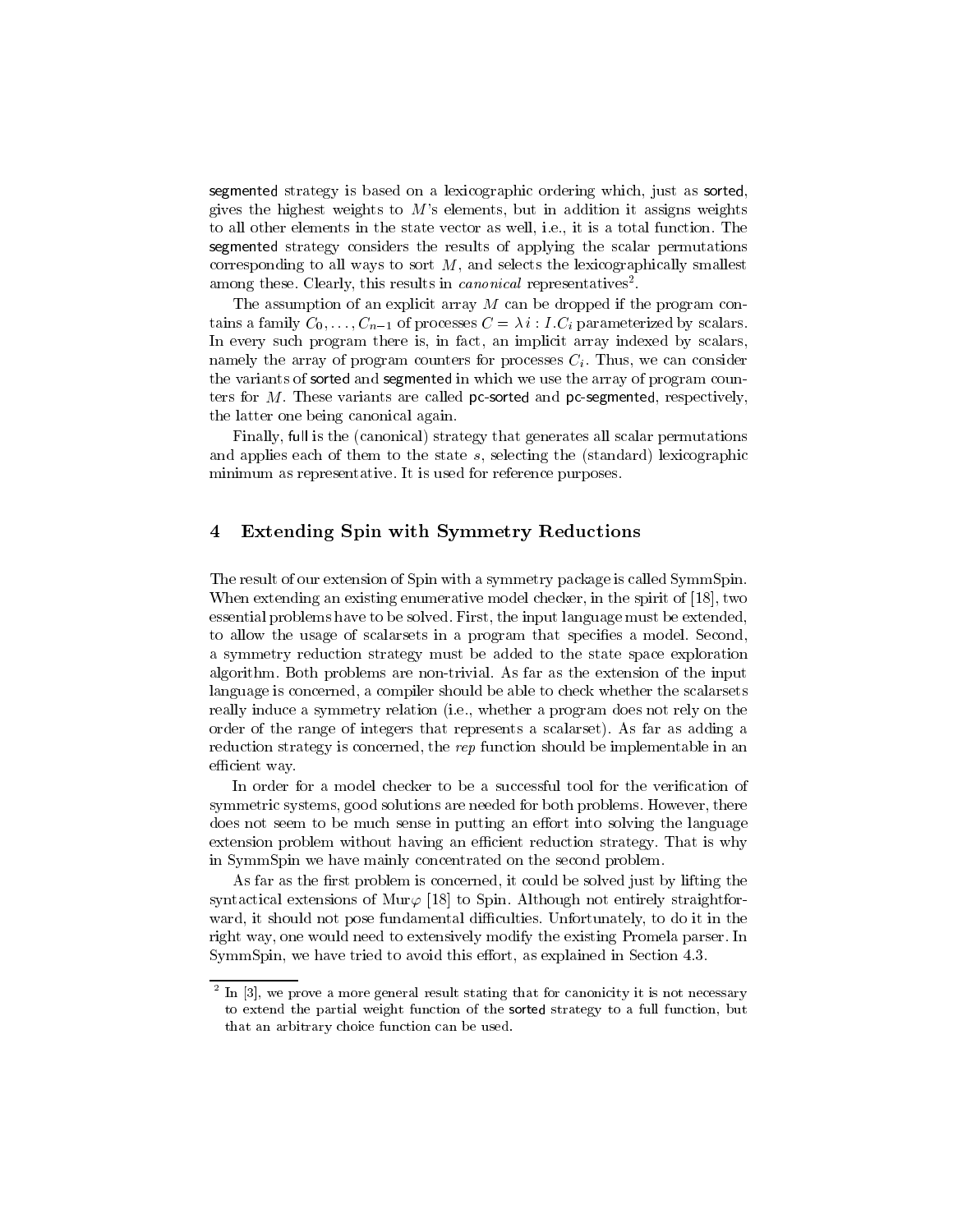## 4.1 A Modied State Space Exploration Algorithm

In principle, extending an existing enumerative model checker to handle symmetries is not difficult, once the rep function is implemented. Instead of using a standard algorithm for exploring  $T = (\mathcal{S}, s_0, \rightarrow)$ , as depicted in Fig. 1, one explores the quotient  $T/\sim$  using a simple modification of the algorithm, as depicted in Fig. 2 (this modication is borrowed from [18]).

```
reached := unexpanded := \{s_0\};while unexpanded \neq \emptyset do
   remove a state s from unexpanded;
    for each transition s \to s do
        \mathbf{u} \, s \, = \mathbf{error} \, \mathbf{t}stop and report error;
        \texttt{if } s \ \notin \textit{reacnea} \ \texttt{then}add s
0 to reached and unexpanded;
```
Fig. 1. A standard exploration algorithm

```
reached := unexpanded := \{rep(s_0)\};while unexpanded \neq \emptyset do
   remove a state s from unexpanded;
   for each transition s \to s do
          \sim \simstop and report error;
       if rep(s) \in reached then
          add rep(s
0) to reached and unexpanded;
```
### Fig. 2. A standard exploration algorithm with symmetry reductions

In practice, we had to overcome several problems, due to idiosyncrasies of Spin. For example, it turned out that the operation  $\alpha$  and  $rep(s)$  to unexpanded  $\alpha$ is difficult to implement reliably, due to the particular way Spin represents the set uneapanded as a set of  $\alpha$  and states in the state states rather than states the states than states them For this reason, we had to change the exploration algorithm given in Fig. 2. In our3 algorithm, the original states, and not their representatives, are used to generate the state space to be explored, as depicted in Fig. 3.

Obviously, our algorithm is still sound. Beside avoiding the problem with add  $rep(s)$  to unexpanded ), it has yet another advantage over the algorithm in Fig. 2: it allows to easily regenerate an erroneous trace from the set *unexpanded*, in case an error is encountered. Since Spin explores the state space in a depth first manner, the set *unexpanded* is in fact structured as a stack. When an error is encountered the stack contains the sequence of states that lead to the error,

<sup>3</sup> We acknowledge a remark from Gerard Holzmann which led us to this algorithm.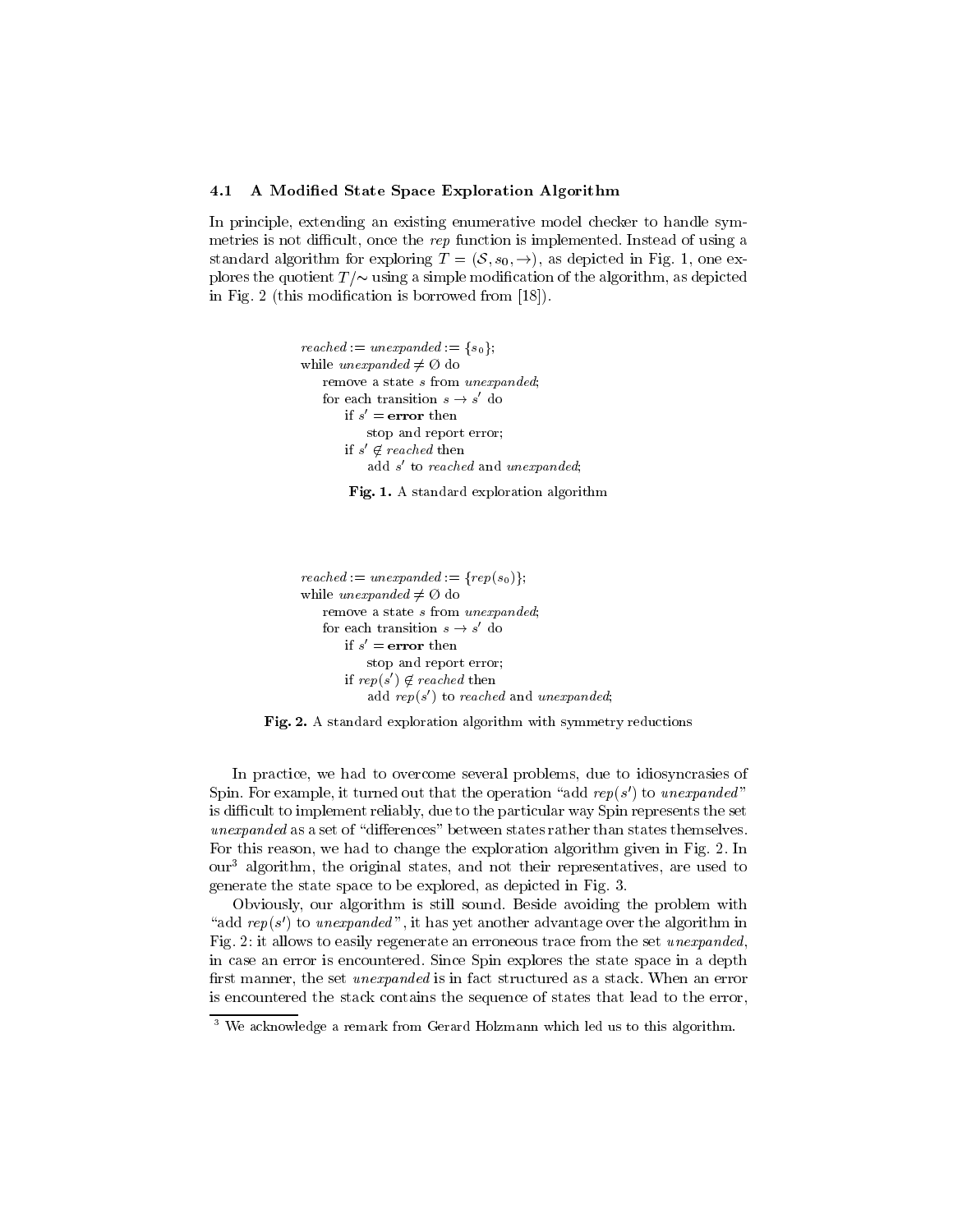```
reached := \{rep(s_0)\}; unexpanded := \{s_0\};while unexpanded \neq \emptyset do
   remove a state s from unexpanded;
   for each transition s \to s do
       \texttt{if } s = \texttt{error} \texttt{then}stop and report error;
       if rep(s) \in reached then
           add rep(s ) to reached and s-to-unexpanded;
```
Fig. 3. A modied exploration algorithm with symmetry reductions

and its contents can directly be dumped as the erroneous trace. In the algorithm from Fig. 2, the stack would contain the representatives of the original states, and since the representatives are not necessarily related by the transition relation in the original model, the stack would not necessarily represent an existing trace in the original model.

Notice that although both algorithms explore the same state space (since they agree on the *reached* set), there could still be a difference in their execution times, if the numbers of successor states  $s$  considered in the loop  $\bar{p}$  for each  $\bar{p}$ transition  $s \rightarrow s'$  do" were different. It can easily be proven that this is not a case. Whenever the algorithm in Fig. 3 computes the successors of s, the algorithm in Fig. 2 computes the successors of  $rep(s)$ . Since s and  $rep(s)$  are related by a symmetry, they must have the same number of successors (recall that any symmetry is a bijection).

#### 4.2 An Overview of SymmSpin

Our goal was first to experiment with various reduction strategies, to check whether they perform well enough to undertake the effort of fully extending Spin with a symmetry package (such as modifying the Promela parser). So the problem was how to extend Spin in a minimal way that would be sufficient to perform various verification experiments with some symmetric protocols. In fact, we have managed to find a way which does not demand any change to the Spin tool itself, but only to the C program generated by Spin.

The C program generated by Spin is kept in several files. Two of them are of particular interest to us: pan.c that implements a state exploration algorithm, and pan.h that contains the declarations of various data structures used in pan.c, including a C structure called State that represents a state of the transition system being verified. Our current extension of Spin with symmetry reductions simply adds a particular reduction strategy to pan. c. This is done in two steps.

First, we locate in pan.c all calls to the procedures that add a newly visited state to the set of already visited states. The calls have the generic form store(now) where now is a global variable that keeps the current state. All the calls are changed to store(rep(now)) where rep is the name of a C function that implements the reduction strategy. In this way, the representatives, and not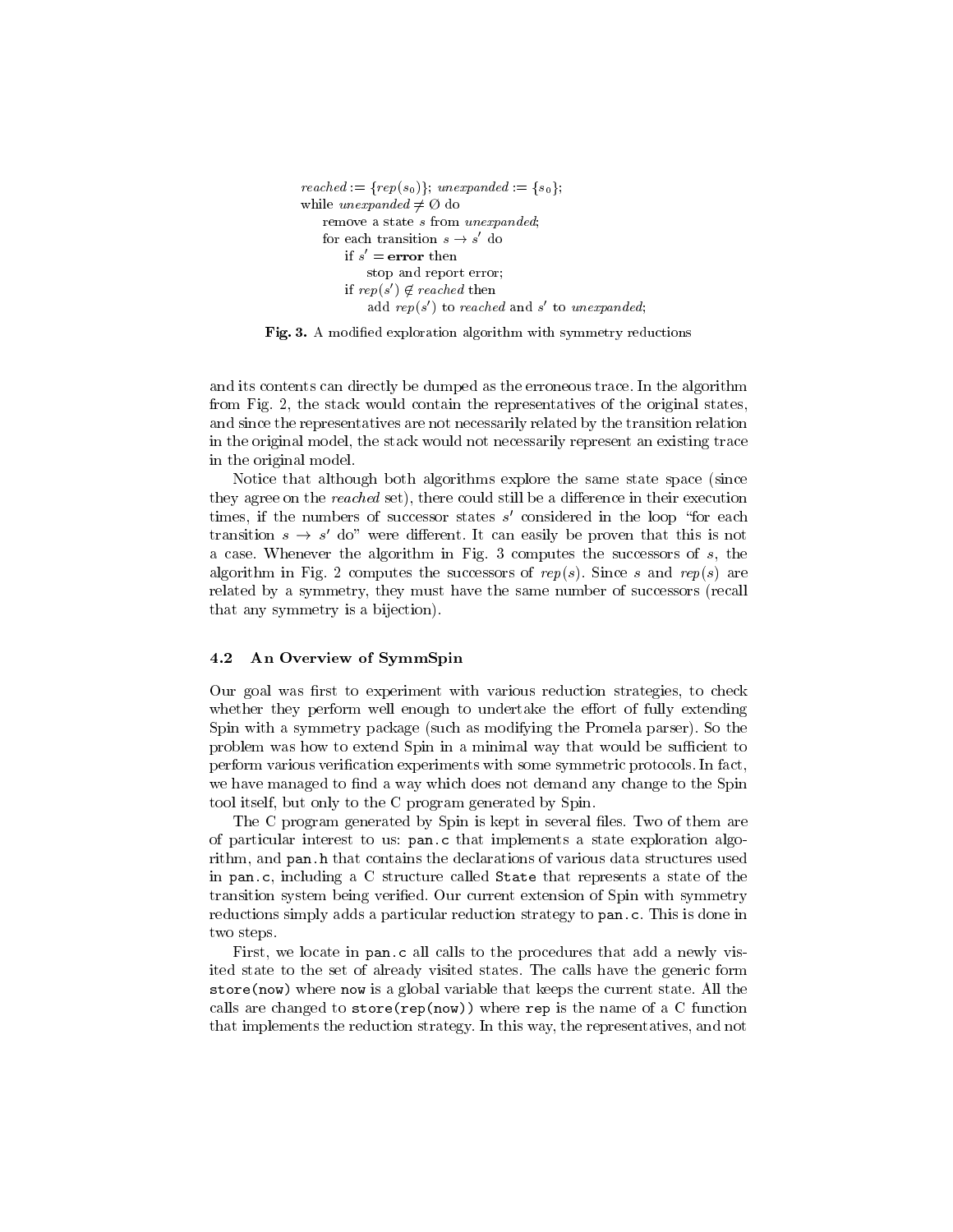the states themselves, are stored in the set of already visited states. The pan.c code that computes the successor states of now is left unchanged. As a consequence, the original states, and not their representatives, are used to generate the state space to be explored. This agrees with the exploration algorithm in Fig. 3.

Second, the C code for rep is generated and added to pan.c. This step is not straightforward since we have to scan pan.h for various pieces of information needed for the implementation of rep.

The two steps are performed by a Tcl script called AdjustPan [1]. The current version of the script is about 1800 lines, not counting comments.

## 4.3 The AdjustPan Script

Conceptually, the symmetry relation is deduced from a Promela program, say foo.pml, that uses special types called scalarsets which are unordered ranges of integers (in SymmSpin, always of the form  $0..n-1$ , for some constant  $n < 256$ ).

Actually, in order to avoid modifications to the Promela parser, there is no special declaration for scalarsets. Instead, the standard Promela type byte is used for this purpose. Also, the symmetry relation is not deduced from foo.pml itself. Instead, it is deduced from an additional file, say foo.sym, that must accompany the Promela program. The additional file (later called a *system de*scription file) must be prepared by a prepared by a user, all information all informations all informations of relevant to the usage of scalarsets in the original Promela program that specifies a symmetric concurrent system.

The precise description of the syntax of the system description file, and its meaning, is beyond the scope of this paper. In short, it resembles the declaration part of Promela, and allows to describe all the data structures and processes, appearing in the original Promela program, that depend on scalarsets. This description is then used by the rep function to locate all fragments of the Spin state vector that depend on a particular scalarset, and lift a permutation of the scalarset to the state.

The only important restriction in the current version of SymmSpin is that the concurrent system specied by a symmetric Promela program must be static, in the sense that all the processes must be started simultaneously, by the init $\{atomic\}$ ...} statement.

The AdjustPan script is called with two parameters: the name of one of the 5 reduction strategies described in Section 3, and the name of a system description file. The script reads three files: pan.h, pan.c (both generated by Spin from foo.pml), and foo.sym. The information in foo.sym and pan.h is used to modify pan.c. The modified version of pan.c is stored under the name pan-sym.c, and is used to model check the symmetric Promela program.

In summary, SymmSpin is used in the following way:

{ Write a symmetric Promela program, say foo.pml, and its system description file, say foo.sym.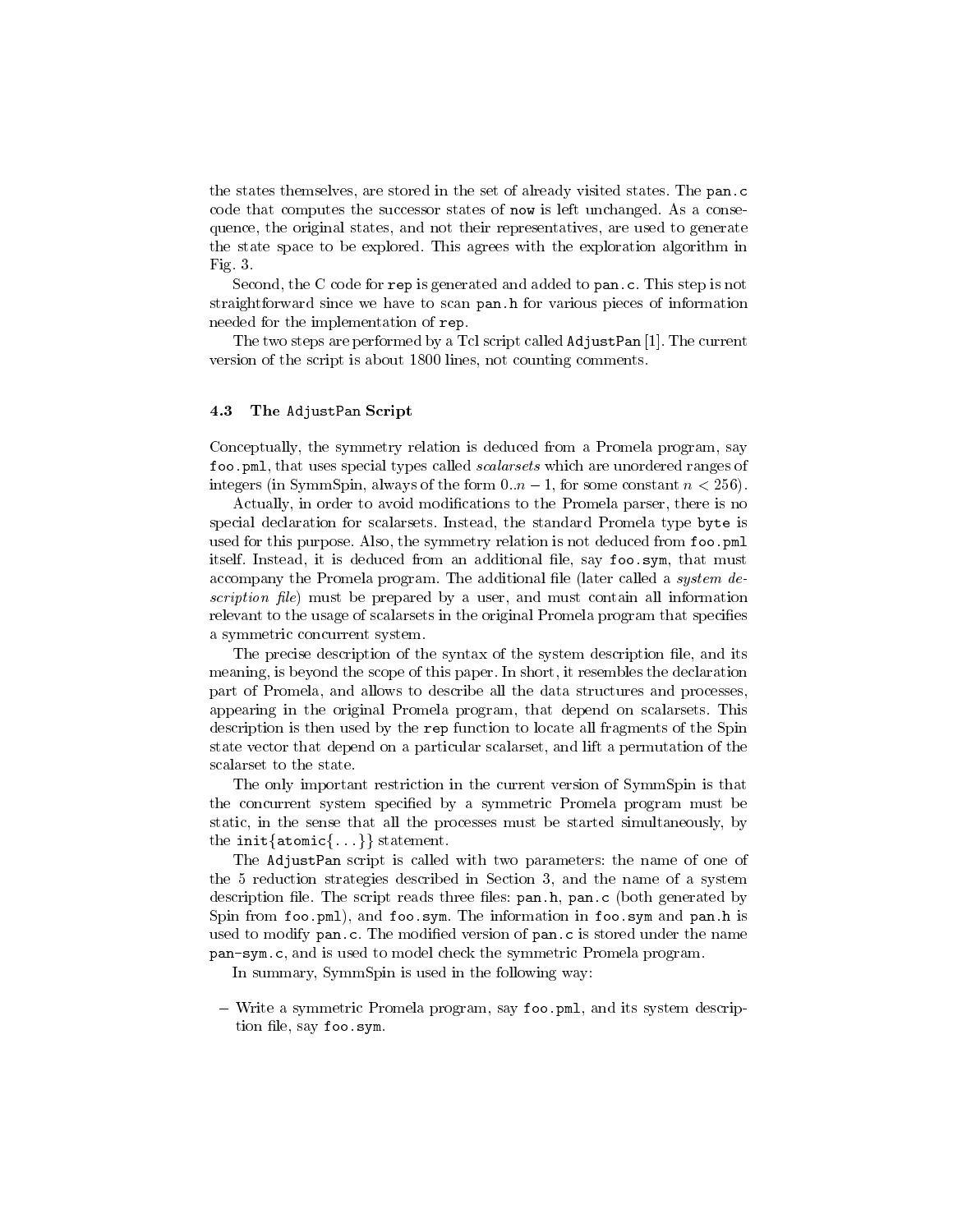- { Run Spin (with the -a option) on foo.pml (this will generate pan.h and pan.c files).
- Run AdjustPan on foo.sym with a particular reduction strategy (this will generate pan-sym.c file).
- Compile pan-sym.c with the same options you would use for pan.c, and run the generated binaries to model check the symmetric Promela program.

#### 4.4 The Implementation of Strategies

In this section we highlight some implementation details of SymmSpin, to give an idea of how the rep function is implemented in an efficient way. To simplify presentation, we assume that only one scalarset is used in a Promela program.

The canonical strategies full, segmented and pc-segmented are implemented by a C function of the following shape:

```
State tmp_now, min_now;
State *rep(State *orig_now) {
 /* initialize */
    memcpy(&tmp_now, orig_now, vsize);
  /* find the representative */
    memcpy(&min_now, &tmp_now, vsize);
    ...
 return &min_now;
}
```
The parameter orig now is used to pass the current state now. In order to avoid any interference with the original code in pan.c that uses now for its own purposes (for example, to generate the succesor states of the current state), we must assure that rep does not modify now. For this reason, we copy orig now to the auxiliary state tmp now.

The representative is found by enumerating permutations of a scalarset, and applying them to (the copy of ) the current state. The lexicographically smallest result is kept in min\_now. After each permutation, it is updated by the following

```
if (memcmp(&tmp_now, &min_now, vsize) < 0)
  memcpy(&min_now, &tmp_now, vsize);
```
In strategies sorted and pc-sorted, only one permutation is considered, so the auxiliary state min\_now is not needed. Hence, the strategies are implemented by a function of the following shape:

```
State tmp_now;
State *rep(State *orig_now) {
 /* initialize */
    memcpy(&tmp_now, orig_now, vsize);
  /* find the representative */
```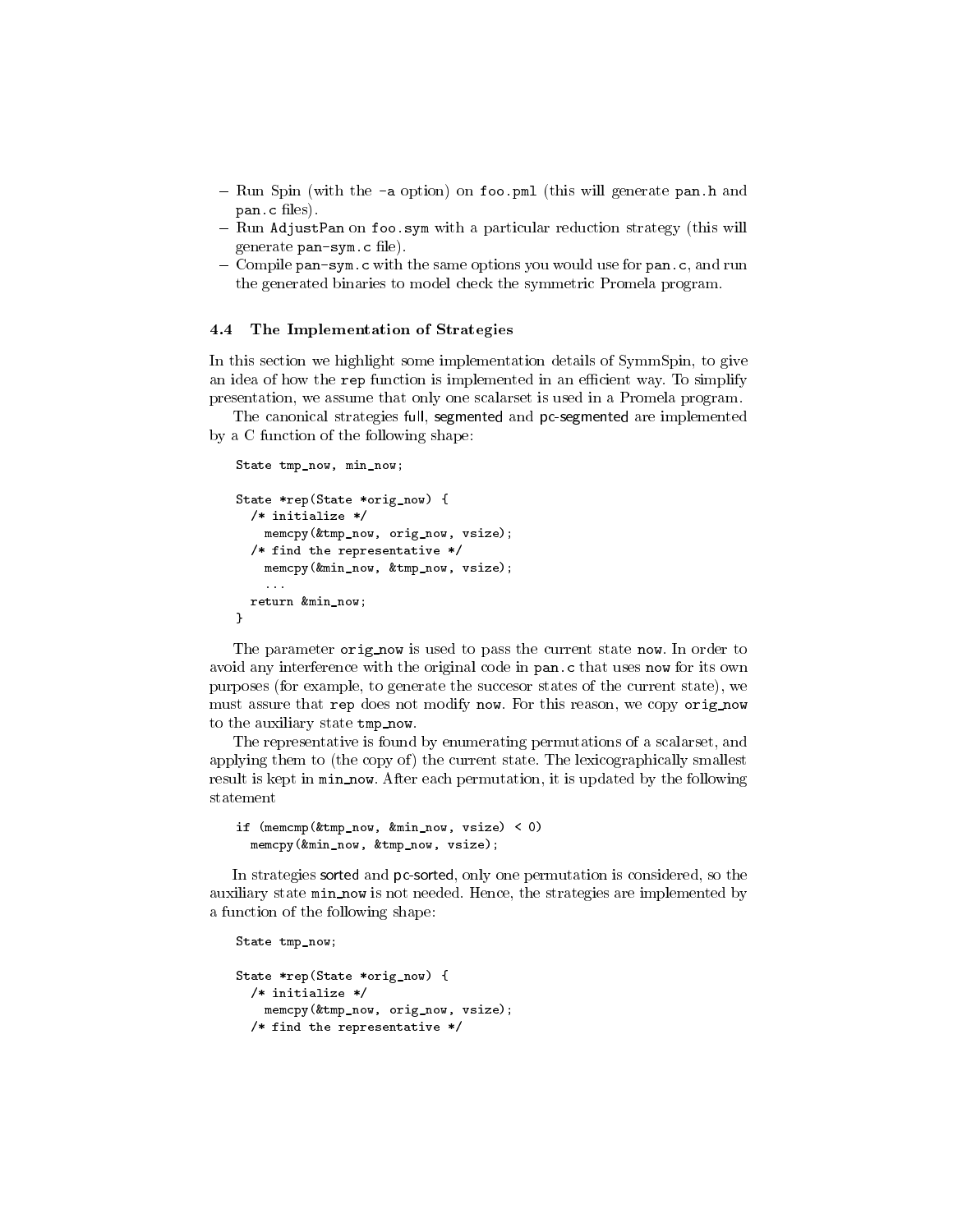```
return &tmp_now;
}
```
In the rest of this section, we present the rep functions for the full, sorted and segmented strategies. The pc-sorted and pc-segmented strategies are similar to the sorted and segmented strategies.

## Strategy full

```
State tmp_now, min_now;
State *rep_full(State *orig_now) {
 memcpy(&tmp_now, orig_now, vsize);
  /* find the representative */
   memcpy(&min_now, &tmp_now, vsize);
   permute_scalar(SIZE_OF_SCALAR);
 return &min_now;
}
```
The representative is found by the permute scalar procedure that takes the size of a scalarset, say size , and generates all permutations of numbers from 0 to  $size = 1$ , excluding the identity permutation. Each permutation is then applied to the current state. Applying a permutation may be quite expensive. It can be implemented more efficiently if a permutation is a transposition (i.e, a swap of two numbers). For this reason, the permutations are generated incrementally, by composing successive transpositions (starting from the identity permutation). A tricky algorithm (borrowed from [20], and presented in Fig. 4) is used for this purpose.

It happens that the transpositions generated by the algorithm always swap two succesive elements p and  $p + 1$ , but we do not rely on this feature. Whenever a new transposition is computed, permute scalar calls apply swap. The apply swap procedure has the following header:

void apply\_swap(State \*state, int v1, int v2)

It lifts the transposition of scalar values  $v_1$  and  $v_2$  to a given state. The lifting is performed in situ, by modifying the given state. The body of apply\_swap is generated by AdjustPan, using the information given in a system description file. The generated C code is straightforward. It consists of a sequence of guarded assignments that swap  $v_1$  with  $v_2$ , for each variable that depends on a scalarset.

For example, if  $x$  is a global variable of a scalarset type then the following code fragment is generated:

if (state- $>x == v1$ ) state- $>x = v2$ ; else if (state->x ==  $v2$ ) state->x =  $v1$ ;

For arrays, the code is more complex. For example, if  $x$  is a global array of a scalarset type, and indexed by the same scalarset, then the following code fragment is generated: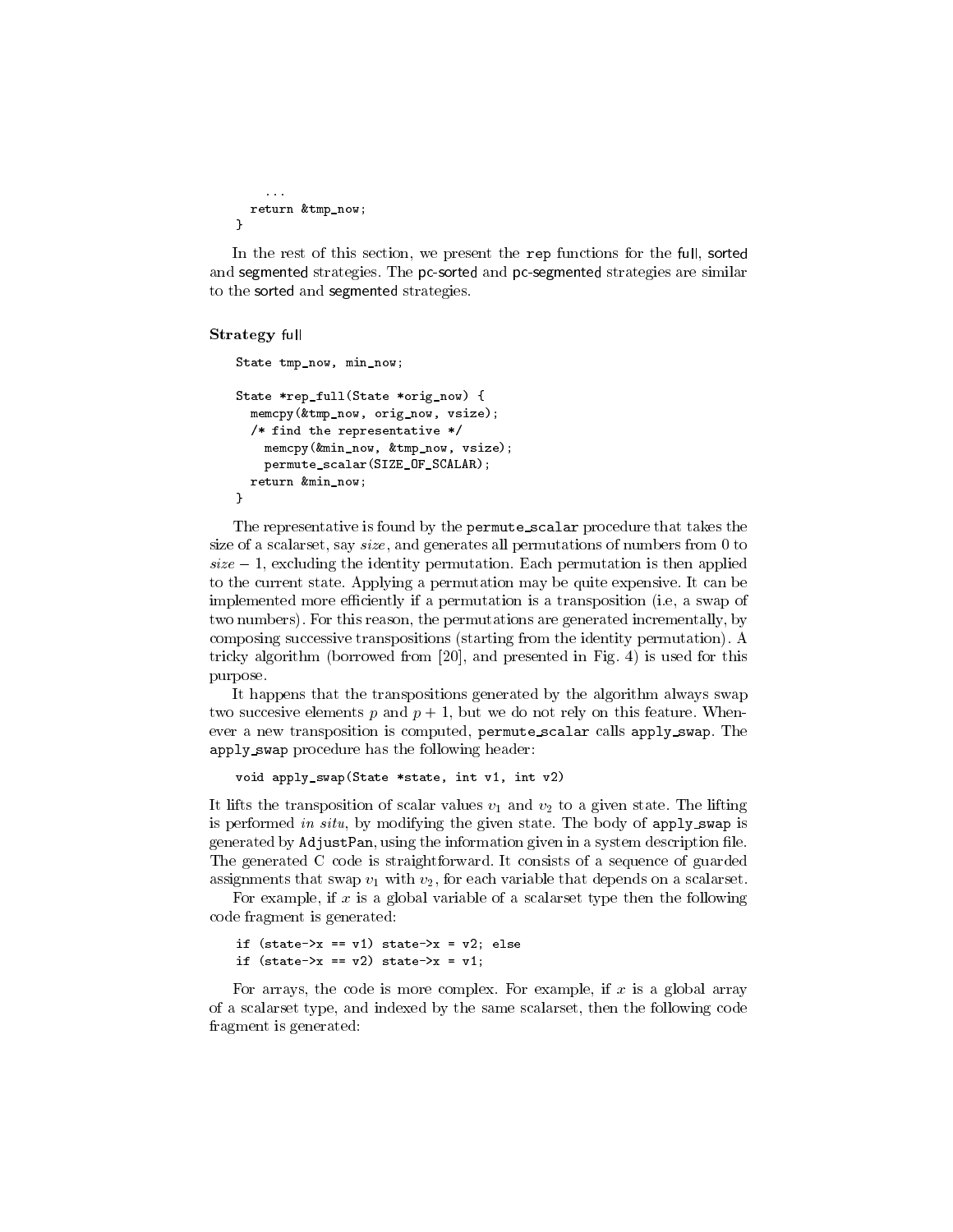```
/* swap values */
for (i = 0; i < SCALAR_SIZE; i++) {
  if (\text{state} \rightarrow x[i] == v1) state-\ge x[i] = v2; else
  if (\text{state} \rightarrow x[i] == v2) state-\rightarrow x[i] = v1;ι
}
/* swap indices */
{ uchar tmp; tmp = x[v1]; x[v1] = x[v2]; x[v2] = tmp; }
```
In addition, for every family of processes indexed by a scalarset, say proctype P(scalar i), apply swap swaps the two chunks of memory (in a state vector) that correspond to  $P(v_1)$  and  $P(v_2)$ .

### Strategy sorted

```
State *rep_sorted(State *orig_now) {
  int perm[MAX_SCALAR_SIZE];
  memcpy(&tmp_now, orig_now, vsize);
  /* sort the main array and compute the sorting permutation */
  /* find the representative */
   apply_perm(perm, &tmp_now);
 return &tmp_now;
ł
}
```
The main array is sorted using a straightforward algorithm that successively finds minimal elements. Its quadratic complexity is acceptable since the size of a scalarset is usually small. On the other hand, it allows to compute the sorting permutation with minimal cost, since each element is swapped only once.

The apply\_perm procedure has the following header:

```
void apply_perm(int *perm, State *state)
```
It lifts the given permutation of scalarset values to state. As in apply swap, the lifting is performed in situ, and it consists of a sequence of guarded assignments, for each variable that depends on a scalarset. For example, if  $x$  is a global variable of a scalarset type then the following code fragment is generated:

if (state->x < SCALAR\_SIZE) state->x = perm[state->x];

The guard is needed to solve a subtle problem with the initialization of scalarset variables. Since all variables used in a standard Promela program are automatically initialized with  $0$ , it is common to use  $0$  to represent an undefined value. Unfortunately, this convention cannot be used for scalarsets. The reason is that in our implementation, a scalarset of size  $n$  is a range of integers from 0 to  $n-1$ , so 0 must be treated as other well-defined values (otherwise, the symmetry would be broken). Thus, a value outside of the range must be used for an undefined value. By convention, we use  $n$  for this purpose, and the guard guarantees that the undefined value is treated in a symmetric way (i.e., it is never permuted, as required in  $[18]$ . In fact, any value not less than n can be used to represent the undefined value.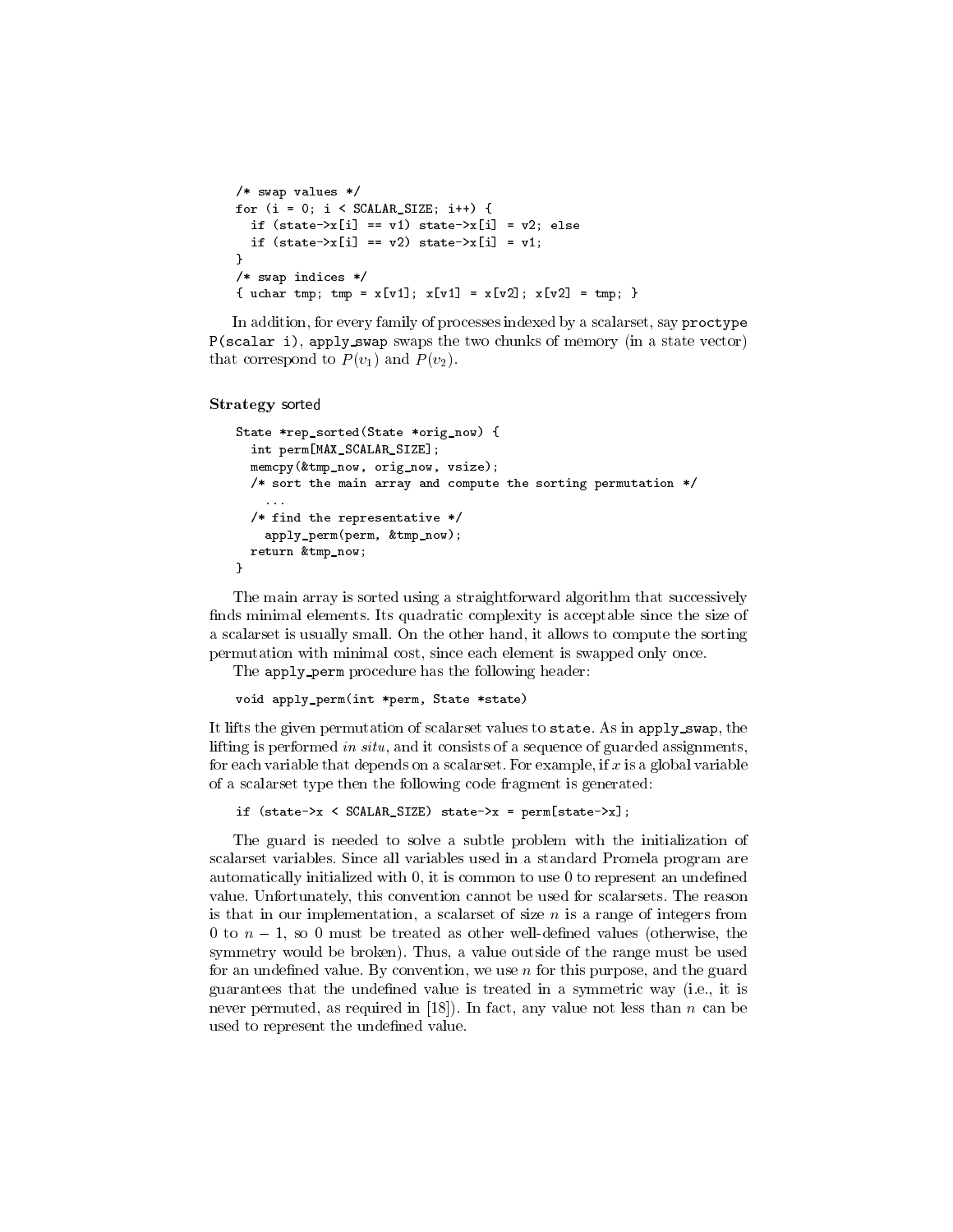For arrays, the code is more complex. For example, if  $x$  is a global array of a scalarset type, and indexed by the same scalarset, then the following code fragment is generated:

```
/* permute values */
for (i = 0; i < SCALAR_SIZE; i++) {
  if (\text{state} \rightarrow x[i] \leq \text{SCALAR\_SIZE}) state-\geq x[i] = \text{perm}[\text{state} \rightarrow x[i]];
}
/* permute indices */
{ uchar buf[SCALAR_SIZE];
  memcpy(buf, state->x, sizeof(state->x));
  for (i = 0; i < SCALAR\_SIZE; i++) state->x[perm[i]] = bur[i];}
```
Notice that when permuting indices we have to use a buffer.

### Strategy segmented

```
State *rep_segmented(State *orig_now) {
  int perm[MAX_SCALAR_SIZE];
  memcpy(&tmp_now, orig_now, vsize);
  /* sort the main array and compute the sorting permutation */
    ...
  /* locate blocks */
   ...
  /* find the representative */
    apply_perm(perm, &tmp_now);
    memcpy(&min_now, &tmp_now, vsize);
    if (num_of_blocks > 0)
     permute_blocks(0, block_start[0], block_size[0]);
 return &min_now;
}
```
First, the main array is sorted as in the sorted strategy. Second, the segments of equal values are located, in the sorted main array, by a straightforward linear algorithm. The information about the segments (called blocks henceforth) is stored in the following global data structures:

```
int num_of_blocks;
int block_start[MAX_SCALAR_SIZE], block_size[MAX_SCALAR_SIZE];
```
Finally, the canonical representative is found by procedure permute blocks that generates all permutations of indices in successive blocks, excluding the identity permutation. Its code is given in Fig. 5. Each permutation is then applied to the current state, and the lexicographically smallest result is chosen.

The procedure uses double recursion, to assure that the number of calls to apply swap and comparisons between tmp now and min now is minimal. It is a generalization of permute scalar used in rep full. Conceptually, the indices of separate blocks, when considered relative to the start of a respective block, can be perceived as separate scalarsets. Inside one block, all transpositions of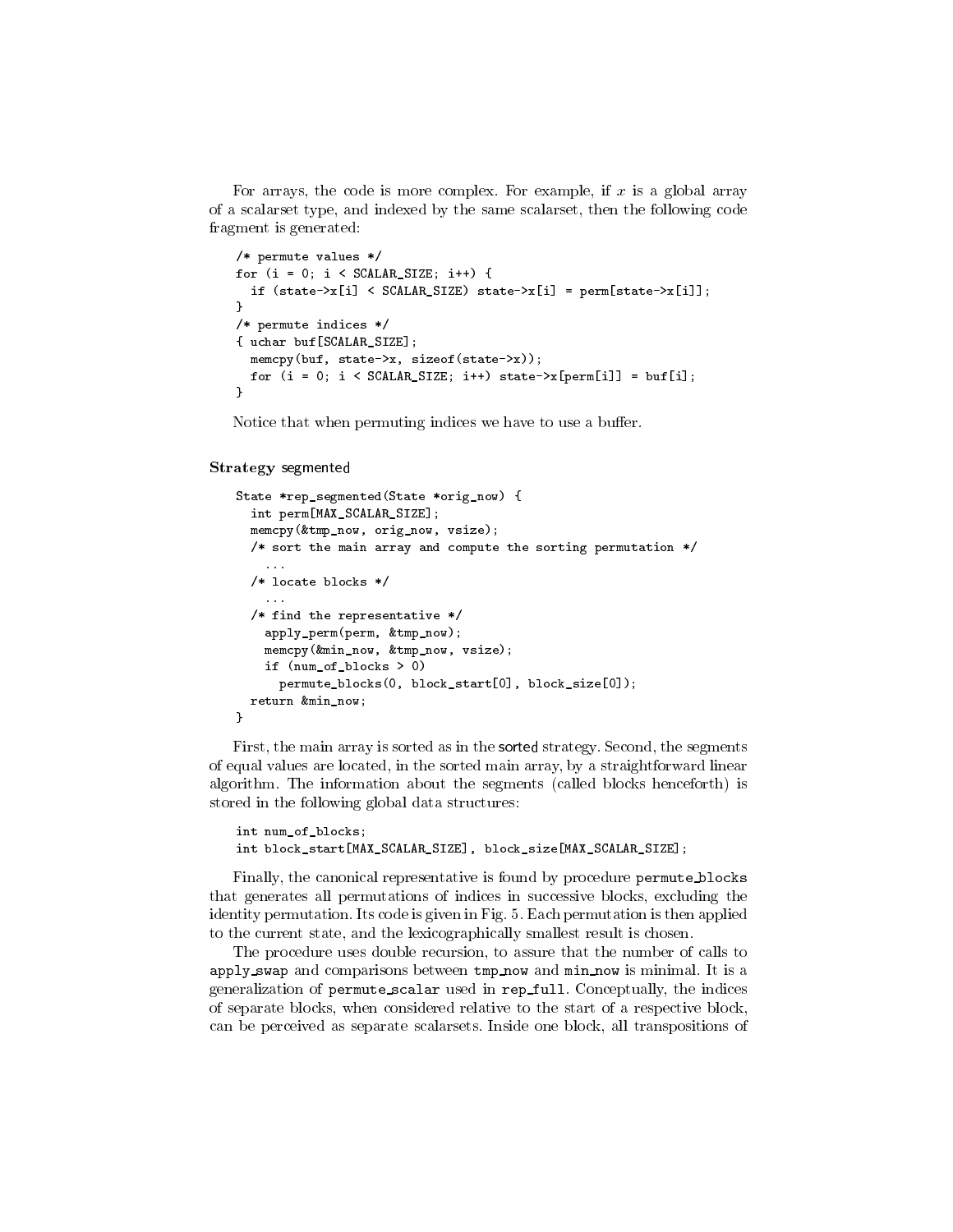the block's indices are generated as in permute scalar. The double recursion is used to properly compose the permutations of separate blocks, by chaining the invocations of permute blocks.

### 5Experimental Results

We tried our implementation on several examples, like Peterson's mutual exclusion algorithm [21], or Data Base Manager from [23] (see also [3] for more details about these and other examples.) The obtained reduction were often very close to the theoretical limits, thus, we were able to obtain reductions of several orders of magnitude in the number of states. Also, due to the significantly smaller number of states that had to be explored, in all the cases the verification with symmetry reduction was faster than the one without it.

The experiments showed that in general there is no favorite among the reduction strategies regarding the space/time ratio. This justies our decision to have all strategies (maybe except full) as separate options of the extended modelchecker.

In the verification experiments we used Spin both with and without the partial order reduction (POR) option. Allowing Spin to use its POR algorithm together with our symmetry reductions is sound due to Theorem 19 in [8] which guarantees that the class of POR algorithms to which the Spin's POR algorithm belongs, is compatible with the generic symmetry reduction algorithm. With a straightforward modication, the theorem's proof is valid for our algorithm as well. In most of the cases there was a synergy between the symmetry and the partial order reductions. The two reduction techniques are orthogonal because they exploit different features of the concurrent systems, therefore, their cumulative effect can be used to obtain more efficient verification.

In the sequel, we present the results for two examples. They were chosen so as to test the capabilities to deal with queues, multiple scalar sets and multiple process families. All experiments were performed on a Sun Ultra-Enterprise machine, with three 248 MHz UltraSPARC-II processors and 2304 MB of main memory, running the SunOS 5.5.1 operating system. Verification times are given in seconds  $(s, x)$ , minutes  $(m, s)$ , or hours  $(h, m, s)$ ; the number of states is given directly or in millions (say, 9.1M);  $\rho.m.$  stands for out of memory, and  $\rho.t.$  denotes out of time (more than 10 hours); +POR and -POR mean with and without POR, respectively.

The Initialization Protocol. Assume that we are given a system of  $n$  processes each consisting of an initial part and a main part. The data structures can have arbitrary initial values. The role of the Initialization Protocol from [13] is to synchronize the processes such that none of them can enter its main part before all the others have finished their initial parts.<sup>4</sup> Process synchronization

<sup>4</sup> Note that this would be trivial if we could assume that the variables' initial values were known.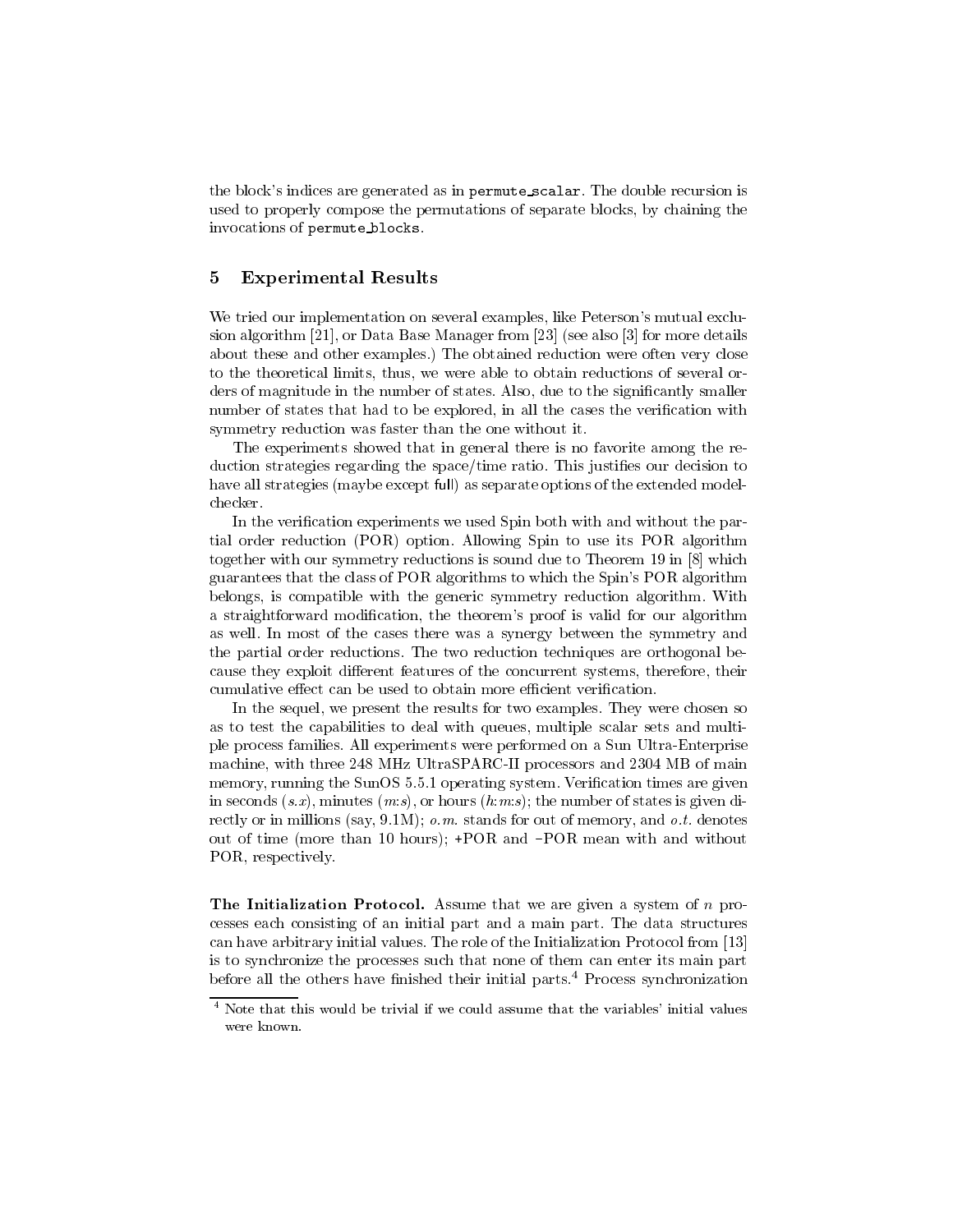is done via shared boolean variables. Each process has so called co-component process whose task is to manage the synchronization of the boolean variables. We refer the reader to [13] for more details.

The protocol is an example of a system with one scalar variable and two process families indexed by this scalar  $-$  the family of processes that are synchronized and the family of their co-components. In such a case one can expect the same maximal amount of reduction of  $n!$  (where n is the family size) as with one family.

| $\boldsymbol{n}$ |         | $\overline{2}$ |                  | 3     |                         | 4     |                     | 5             |       |
|------------------|---------|----------------|------------------|-------|-------------------------|-------|---------------------|---------------|-------|
|                  |         | $+POLPO$       |                  | $+PO$ | $-PO$                   | $+PO$ | $-PO$               | $+PO$         | $-PO$ |
| no               | statesI |                |                  |       | 2578 2578 131484 131484 | 7.0M  | 7.0M                | o.m.          | o.m.  |
| symm.            | time    | 6.4            | 1.1              | 19.3  | 12.2                    | 18:50 | 16:31               |               |       |
|                  | states  | 1520 1521      |                  | 26389 |                         |       | 26399 386457 386536 | 5.3M          | o.m.  |
| lfull            | time    | 6.2            | 1.0              | 11.4  | 6.0                     | 4:53  |                     | 4:46[5:38:05] |       |
| seg.             | time    | 6.3            | 1.0              | 11.1  | 5.4                     | 3:19  |                     | 3:0412:28:20  |       |
| pc-seg.          | time    | 6.3            | 0.9 <sub>l</sub> | 10.1  | 4.4                     | 1:54  | 1:39                | 47:03         |       |
| sorted           | states  |                | 2344 2344        | 98602 | 98602                   | 4.2M  | 4.2M                | o.m.          | o.m.  |
|                  | time    | 6.3            | 1.0 <sub>l</sub> | 17.9  | 11.0                    | 12:13 | 12:22               |               |       |
| pc-              | states  |                | 1607 1607        | 40395 |                         |       | 40395 987830 987830 | o.m.          | o.m.  |
| sorted           | time    | 6.3            | 0.1              | 11.8  | 5.7                     | 3.55  | 3:17                |               |       |

Table 1. Results for the Initialization Protocol example.

We verified the correctness of the algorithm for several values of  $n$  by placing before the main part of each process an assertion which checks that all the other processes have terminated their initial parts.

Because of the intensive use of global variables, partial order reduction had almost no effect in this example. Thus, the state space reduction was mostly due to the symmetry. The canonical heuristic segmented and pc-segmented prevailed over the non-canonical ones regarding both space and time. Compared to full, they were significantly faster for larger values of  $n$ . Better performance of pcsegmented and pc-sorted over segmented and sorted respectively, can be explained by the fact that the main array that was used in the latter strategies is of boolean type. This means that the elements of the main array can have only two values, in contrast with the program counter which ranges over at least 15 different values. Intuitively, the greater versatility of values in the pc array means that fewer permutations have to be generated on average in order to canonicalize the state.

**Base Station.** This example is a simplified version of  $MASCARA - a$  telecommunication protocol developed by the WAND (Wireless ATM Network Demon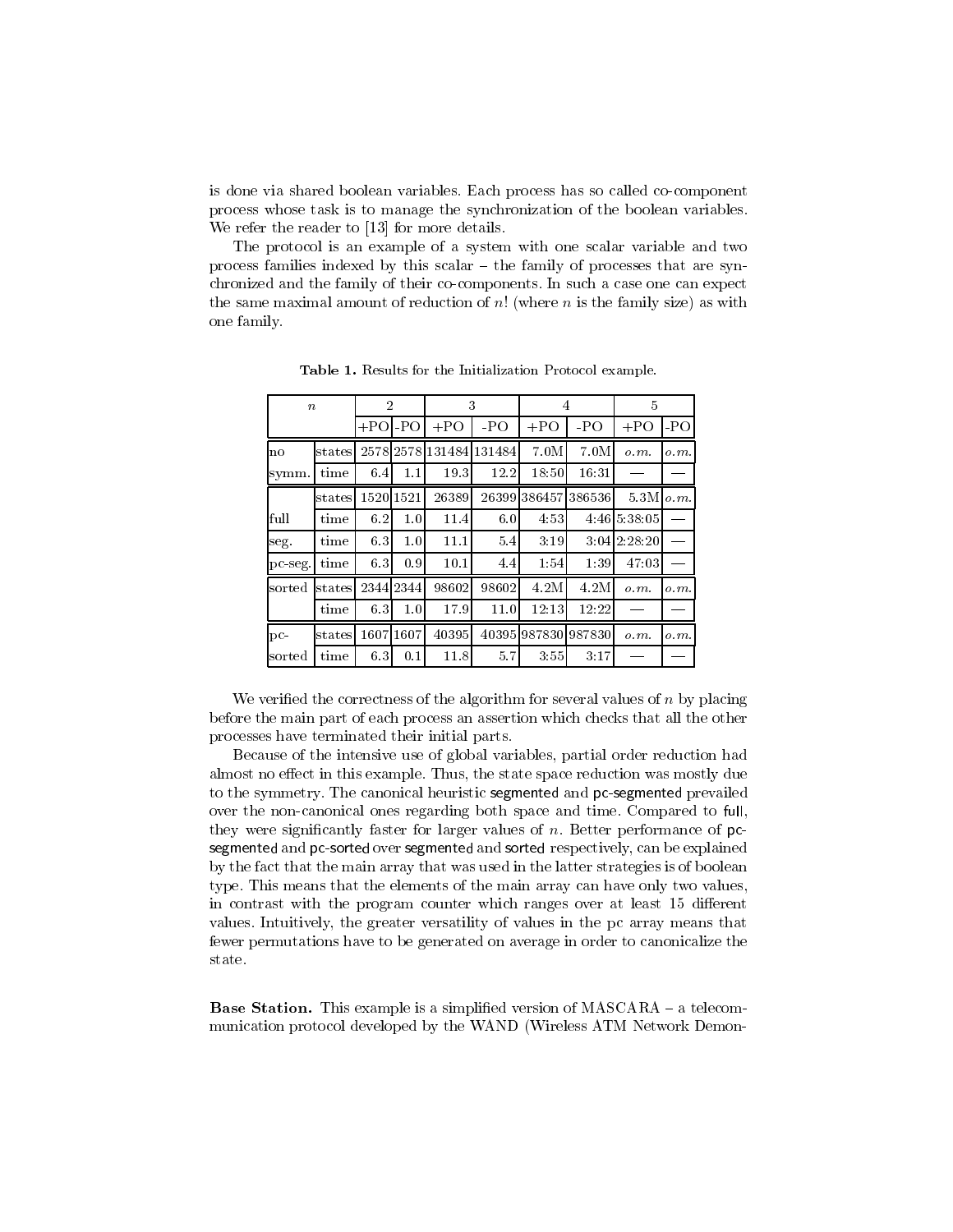strator) consortium [6]. The protocol provides an extension of the ATM (Asynchronous Transfer Mode) networking protocol to wireless networks. Our model represents a wireless network connecting  $n_s \geq 1$  sending mobile stations and  $n_r \geq 1$  receiving mobile stations that may communicate with each other using a limited number  $(m \geq 1)$  of radio channels provided by one base station BS. More specifically, when sender station  $A$  wants to send a message to receiver station B it must request a channel from BS. Provided there are channels available,  $A$  is granted one, call it  $c$ . If  $B$  wants to receive messages, it queries  $BS$ . As there is a pending communication for B through c,  $BS$  assigns c to B. After the communication has taken place, both  $A$  and  $B$  return the channel to  $BS$ . The results given below are for checking for unreachable code, with  $m = 2$  radio channels.

 $n_s = 2 \quad | \quad n_s = 3 \quad | \quad n_s = 2$  $= 2 \, | \, n_r = 2 \, | \, n_r = 3$  $\overline{n}$  $n_r$ +PO -PO +PO -PO +PO -PO no  $_{\rm state}$  $4.6M$ 9.0M  $o.m.$  $o.m$  $o.m$  $^{o.m.}$ no states 4.6M 9.0M o.m. o.m. o.m. o.m. symm. time 5:02 13:48 | | | |  $\mathrm{states} [1.2\mathrm{M} | 2.3\mathrm{M} | 9.0\mathrm{M} | o.m. | 9.4\mathrm{M} | o.m.$ full time  $1:41$  such that  $1:53$  and  $1:57$   $\ldots$   $1:32$   $\ldots$   $1:32$   $\ldots$   $1:32$   $\ldots$   $1:32$   $\ldots$   $1:32$   $\ldots$   $1:32$   $\ldots$   $1:32$   $\ldots$   $1:32$   $\ldots$   $1:32$   $\ldots$   $1:32$   $\ldots$   $1:32$   $\ldots$   $1:32$   $\ldots$   $1:32$   $\ldots$  pc-seg. time 1:32 4:54 19:29 | 20:36 | 20:37 | 20:37 | 20:37 | 20:36 | 20:37 | 20:37 | 20:37 | 20:37 | 20:37 |  $\overline{D}C$ state  $o.m.$  $\sigma$ . $m$  $o.m.$ pc- states 1.7M 3.5M o.m. o.m. o.m. o.m. sorted time 1:58 6:03 39:03 39:03 39:03 39:03 39:03 39:03 39:03 39:03 39:03 39:03 39:03 39:03 39:03 39:03 39:0

Table 2. Results for the Base Station example.

There are two families of symmetric processes in the model: The family of sending stations and the family of receiving stations. Unlike in the Initialization Protocol, the two families are independent, and, consequently, indexed with two different scalar sets.

On this example we could apply only pc-segmented and pc-sorted because there was no main array that could be used for sorted and segmented. One can see that for the canonical strategies the reduction indeed approaches the theoretical limit  $n_s! \cdot n_r!$ . (In general, for a system with k independent process families indexed by  $k$  scalar sets, the reduction due to symmetry is limited by  $n_1! \cdot n_2! \cdot \ldots \cdot n_k!$ , where  $n_i, 1 \leq i \leq k$ , is the number of processes in the *i*-th family.)

A version of this protocol was analyzed in [3]. There, we had to rewrite the original model such that all the communication was done via global variables. For the experiments in this paper we were able to use the original model in which the communication was modeled with Promela channels. As a result, the contribution of the partial order reduction became visible. One can also notice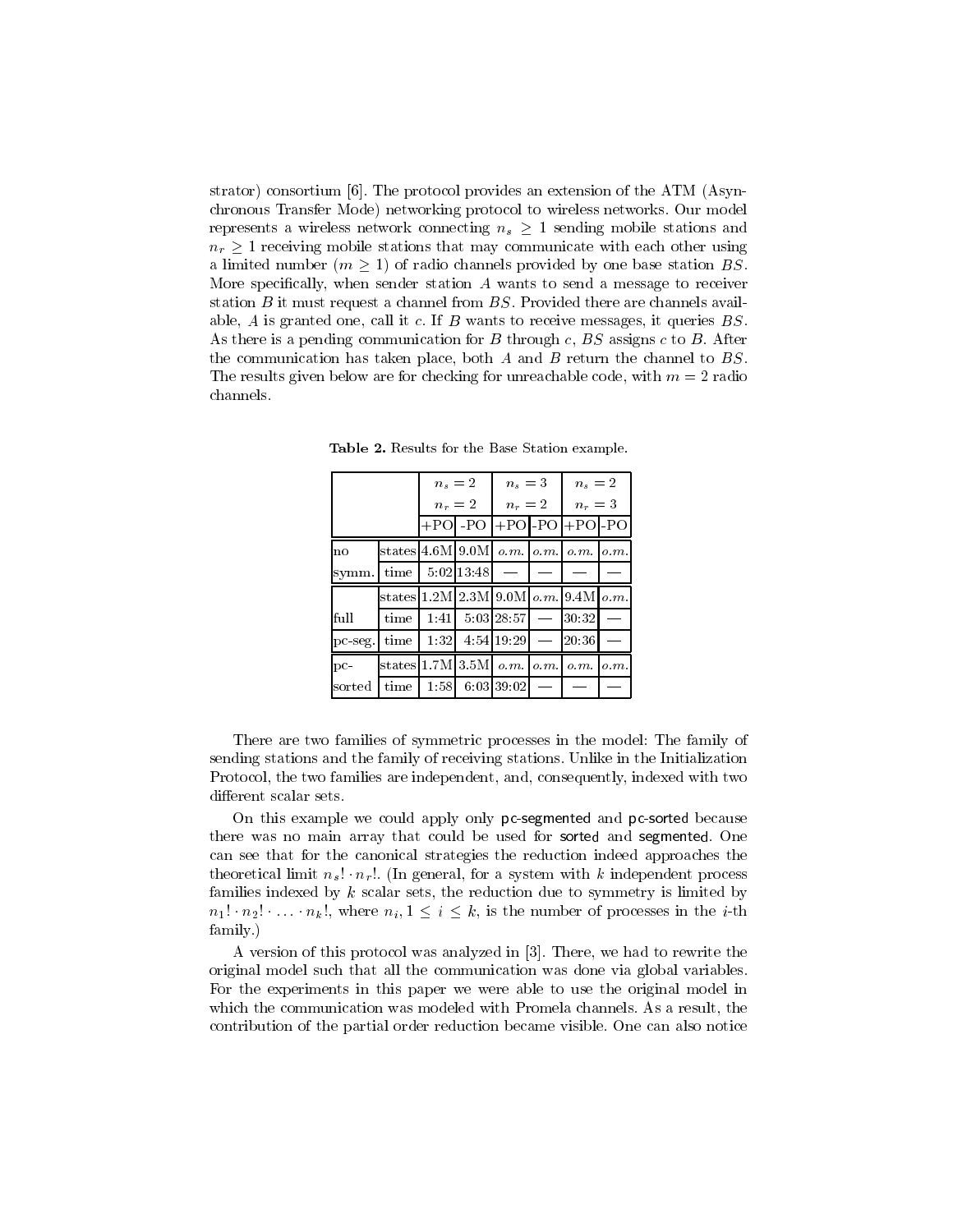the already mentioned orthogonality of the two heuristics  $-$  namely, the factor of reduction due to symmetry was almost the same with or without POR.

### 6Conclusions and Future Work

We have presented SymmSpin, an extension of Spin with a symmetry-reduction package. The package is based on the heuristic presented in [3]. It provides the 4 reduction strategies based on this heuristic (sorted/pc-sorted and segmented/pcsegmented) as well as the full reduction strategy. Compared to the prototype implementation that was used for the feasibility study reported in [3], the current implementation covers a more general class of symmetric systems. Namely, it is able to deal with multiple scalar sets and multiple process families. In addition, almost all Promela features are now handled, including queues. The only remaining restrictions are that the elements of queues are as yet restricted to simple, non-structured types, and that no dynamic process creation is allowed.

The resulting package has been described ata detailed level. For maximal modularity, the implementation is in the form of a Tcl script that operates on the verification engine produced by Spin. We point the interested reader to the web site accompanying this paper, [1], for the full source code.

This enhanced implementation enabled a more extensive series of experiments, exploiting the additional symmetric structure in models and the richer variety of Promela constructs handled. Two of the new experiments are reported here. Naturally, also the experiments reported in [3] have been repeated and successfully reproduced in the process of testing the new implementation.

The most natural next step would be to extend the Promela syntax to allow specifications of scalarsets directly instead of via an accompanying file. This will facilitate the automatic verification of the syntactic conditions along the lines of [18], that are needed to ensure the soundness of the analysis. With the present implementation this is still a task for the user. A more ambitious attempt would be the automatic detection of scalarsets directly from the Promela sources.

On a theoretical level, the symmetry package is compatible with Spin's LTL verification algorithm combined with partial order reduction. What needs to be veried is that our arguments are also valid for the particular implementations in Spin, more precisely, the cycle detection algorithm. Experience has taught us that this kind of issues should be treated cautiously.

- 1. AdjustPan script, http://www.win.tue.nl/~lhol/SymmSpin, April 2000.
- 2. D. Bosnacki, D. Dams, Integrating real time into Spin: a prototype implementation, in S. Budkowski, A. Cavalli, E. Najm (eds), Proc. of FORTE/PSTV'98 (Formal Description Techniques and Protocol Specification, Testing and Verification), 423– 438, Paris, France, Oct. 1998.
- 3. D. Bosnacki, D. Dams, L. Holenderski, A Heuristic for Symmetry Reductions with Scalarsets, submitted to FORTE'2000 (The 13th Int. Conf. on Formal Description Techniques for Distributed Systems and Communication Protocols).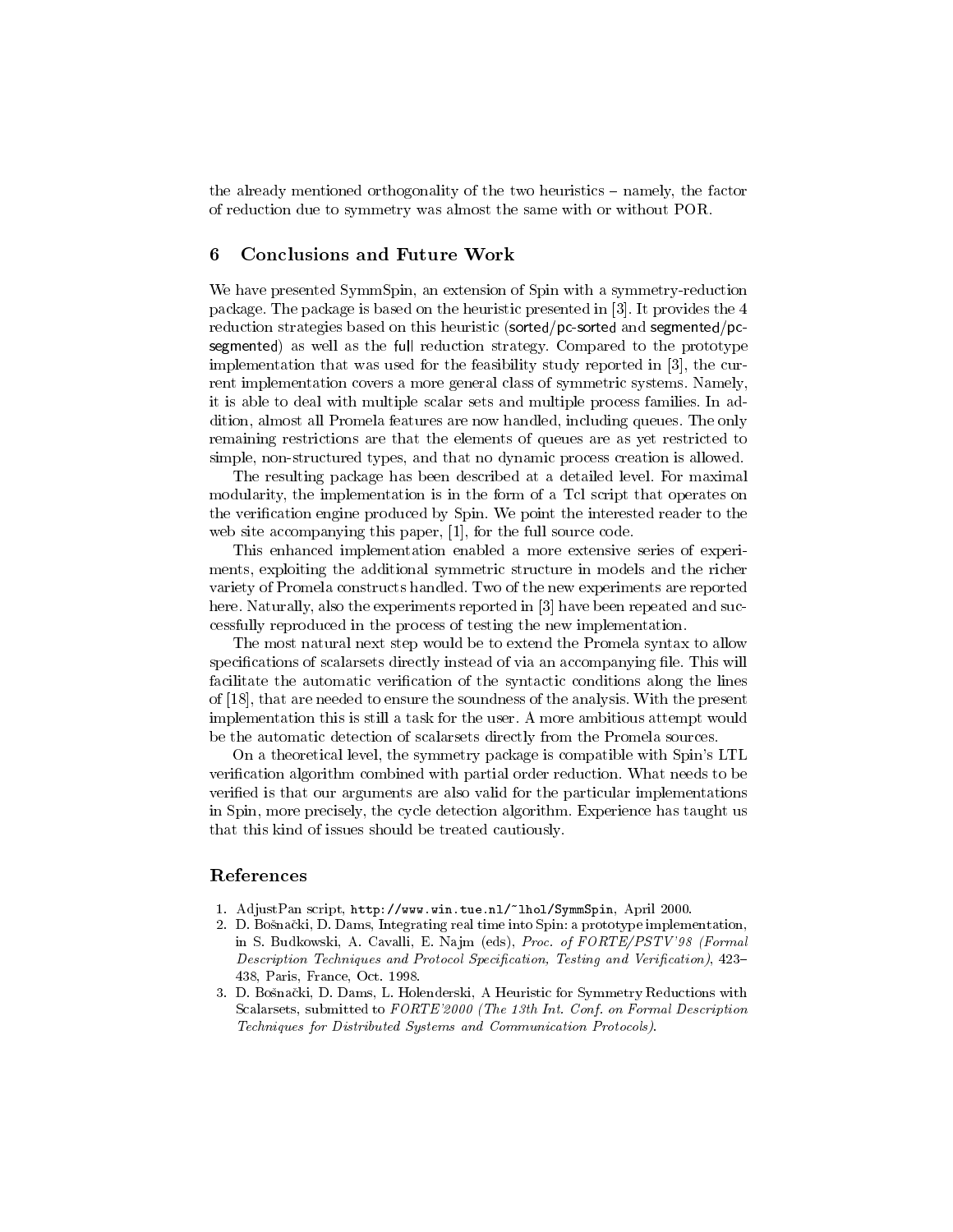- 4. E.M. Clarke, R. Enders, T. Filkorn, S. Jha, Exploiting symmetry in temporal logic model checking, Formal Methods in System Design, Vol. 19, 77-104, 1996.
- 5. E.M. Clarke, O. Grumberg, D.A. Peled, Model Checking, The MIT Press, 2000.
- 6. I. Dravapoulos, N. Pronios, S. Denazis et al, The Magic WAND, Deliverable 3D2, Wireless ATM MAC, Sep 1997.
- 7. E.A. Emerson, Temporal and modal logic, in Jan van Leeuwen (ed.), Formal Models and Semantic, Vol. B of Handbook of Theoretical Computer Science, Chap. 16, 995-1072, Elsevier/The MIT Press, 1990.
- 8. E.A. Emerson, S. Jha, D. Peled, Combining partial order and symmetry reductions, in Ed Brinksma (ed.), Proc. of TACAS'97 (Tools and Algorithms for the Construction and Analysis of Systems), LNCS 1217, 19-34, Springer, 1997.
- 9. E.A. Emerson, A.P. Sistla, Symmetry and model checking, in C. Courcoubetis (ed.), Proc. of CAV'93 (Computer Aided Verification), LNCS 697, 463-478, Springer, 1993.
- 10. E.A. Emerson, R.J. Trefler, Model checking real-time properties of symmetric systems, Proc. of the 23rd International Symposium on Mathematical Foundations of Computer Science (MFCS),  $427-436$ , Aug. 1998.
- 11. E.A. Emerson, R.J. Trefler, From asymmetry to full symmetry: new techniques for symmetry reduction in model checking, Proc. of CHARME'99 (The 10th IFIP WG10.5 Advanced Research Working Conference on Correct Hardware Design and Verification Methods), Bad Herrenalb, Germany, Sep. 1999.
- 12. E.A. Emerson, A.P. Sistla, Utilizing symmetry when model-checking under fair ness assumptions: an automata-theoretic approach, ACM Transactions on Pro gramming Languages and Systems,  $19(4):617-638$ , July 1997.
- 13. W.H.J.Feijen, A.J.M. van Gasteren, On a method of multiprogramming, Springer-Verlag, 1999
- 14. P. Godefroid, Exploiting symmetry when model-checking software, Proc. of FORTE/PSTV'99 (Formal Methods for Protocol Engineering and Distributed Sys $tems$ , 257-275, Beijing, Oct. 1999.
- 15. V. Gyuris, A.P. Sistla, On-the fly model checking under fairness that exploits symmetry, in O. Grumberg (ed.), Proc. of CAV'97 (Computer Aided Verification), LNCS 1254, 232-243, Springer, 1997.
- 16. G.J. Holzmann, Design and Validation of Communication Protocols, Prentice Hall, 1991. Also: http://netlib.bell-labs.com/netlib/spin/whatispin.html
- 17. C.N. Ip, D.L. Dill, Better verication through symmetry, in D. Agnew, L. Claesen, R. Camposano (eds), Proc. of the 1993 Conference on Computer Hardware Description Languages and their Applications, Apr. 1993.
- 18. C.N. Ip, D.L. Dill, Better verification through symmetry. Formal Methods in  $System$  Design, Vol. 9, 41-75, 1996.
- 19. C.N. Ip, State Reduction Methods for Automatic Formal Verification, PhD thesis, Department of Computer Science of Stanford University, Dec 1996.
- 20. V. Lipskiy, Kombinatorika dlya programmistov, Mir, Moscow, 1988. (In Russian)
- 21. N.A. Lynch, Distributed Algorithms, Morgan Kaufmann Publishers, 1996.
- 22. R. Nalumasu, G. Gopalakrishnan, Explicit-enumeration based Verification made Memory-efficient, Proc. of CHDL'95 (Computer Hardware Description Languages), 617-622, Chiba, Japan, Aug. 1995.
- 23. A. Valmari, Stubborn sets for reduced state space generation, Advances in Petri Nets 1990, LNCS 483, 491-515, Springer, 1991.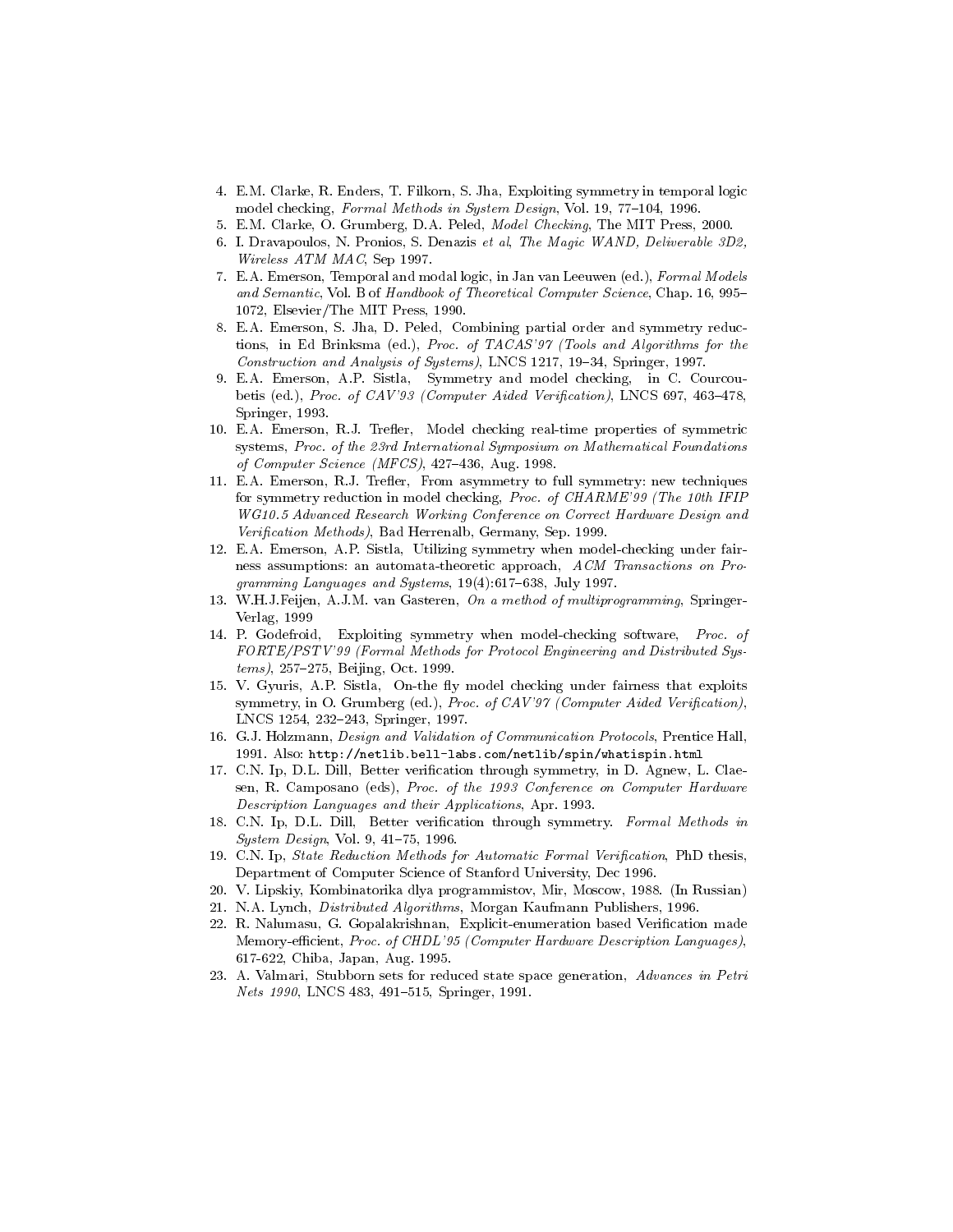```
void permute_scalar(int size) {
  int i, p, offset, pos[MAX_SCALAR_SIZE], dir[MAX_SCALAR_SIZE];
  for (i = 0; i < size; i++) { pos[i] = 1; dir[i] = 1; }
  pos[size-1] = 0;
  i = 0;while (i < size-1) {
    for (i = offset = 0; pos[i] == size-i; i++) {
      pos[i] = 1; dir[i] = !dir[i]; if (dir[i]) of fset++;}
    if (i < size-1) {
      p = \text{offset-1} + (\text{dir}[i] ? \text{pos}[i] : \text{size-i-pos}[i]);pos[i]++;
      /* apply transposition p <-> p+1 */
        apply_swap(&tmp_now, p, p+1);
        if (memcmp(&tmp_now, &min_now, vsize) < 0)
          memcpy(&min_now, &tmp_now, vsize);
    }
 }
}
```
Fig. 4. Generating permutations by transpositions